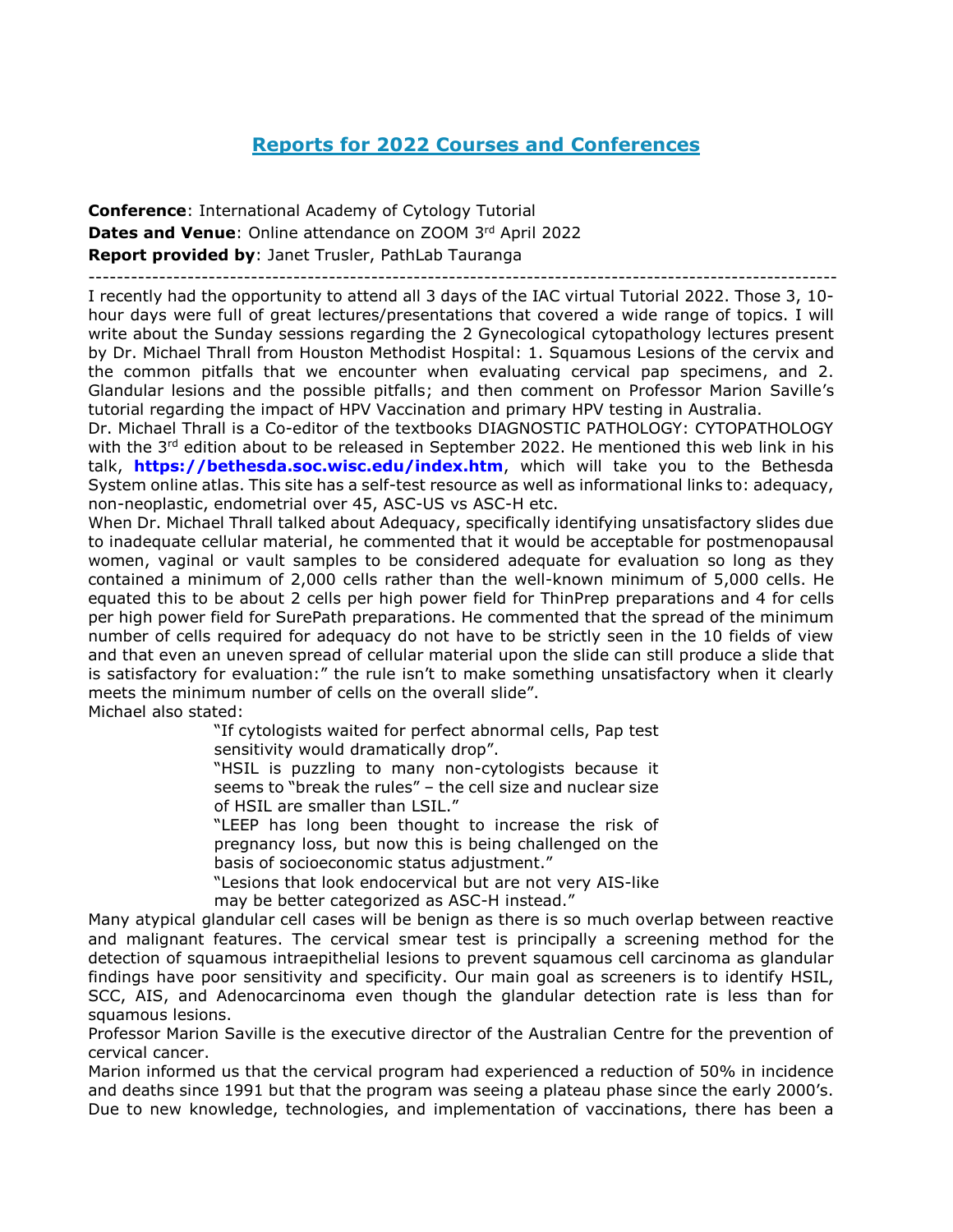renewal of the screening program so as to ensure that the program successfully continues to reach all women and that the program is based on best practices and current evidence. Longitudinal studies for screen negative women using either cytology or HPV screening were reported in 2008 by Dilner, J et al. Joint European Cohort Analysis. BMJ 2008;337:a1754. These studies show that 6 years after a negative screening test, the cumulative incidence of CIN3+ after HPV screening alone, was about 25 per 10000 women in the study compared with a rate of 100 per 10,000 women after a negative cytology screen. If both HPV screening and cytology were both used and both were negative, the cumulative rate of CIN3+ after 6 years was 20 per 10,000 women. Further studies looking at the impact on invasive cancer incidence, showed that HPV based screening provides 60-70% greater protection against invasive cervical carcinomas compared with cytology screening. Ronco et al, Lancet 2014. In the short term the cervical precancer rates have steadily increased in each of the 3 years after the implementation of primary HPV screening in Australia. This jump in detection numbers is due to the increased sensitivity of the HPV test as well as the attendance of more overdue women being screened. It was indicated that the guidelines will evolve as alternate triage strategies are being investigated, such as extended genotyping and dual stain (p16/Ki67). Marion provided this web link for reference:

### **[https://www.cancer.org.au/clinical-guidelines/cervical-cancer](https://www.cancer.org.au/clinical-guidelines/cervical-cancer-screening/?title=Guidelines:Cervical_cancer/Screening)[screening/?title=Guidelines:Cervical\\_cancer/Screening](https://www.cancer.org.au/clinical-guidelines/cervical-cancer-screening/?title=Guidelines:Cervical_cancer/Screening)**

From the 1<sup>st</sup> of July 2022, all current restrictions for self-collection eligibility in Australia will be removed and all participants can choose to have a clinician-collected or self-collected screening test.

I look forward to evaluating New Zealand's performance once we change over to HPV primary testing in 2023.

I am so grateful to the New Zealand NCPTS for providing full funding to cover my registration / attendance costs.

**Conference**: International Academy of Cytology Virtual Tutorial (Sydney, 2022) **Dates and Venue**: Online attendance on ZOOM 3rd April 2022

**Report provided by**: Cathy Rowberry, Medlab Central Palmerston North

------------------------------------------------------------------------------------------------------------

As an existing member of the IAC, it was fantastic to be able to attend one of their international conferences, even if it was virtual only. Michael Thrall, Cytopathologist and general surgical Pathologist and part author of Diagnostic Pathology from Texas spoke on Squamous Lesions and pitfalls. The Pap Test is one of the most successful screening programs in the world.

HPV has over 200 genotypes and 40 anogenital with types 16 and 18 being detected in other cancers around the body.

# WHAT ARE THE PITFALLS?

### IN ASC-US/LOW GRADES:

Pseudohalos can be caused by inflammation, Radiation

Nuclear enlargement can be a vitamin deficiency and atypical parakeratosis could be caused by a pessary in atrophic women.

Missing individual high-grade cells in the background!

### ASC-H:

When few cells suggest HG but not definite usually the biopsy is HG Atypical categories are accepted as a necessary component of the classification system.

### High Grades:

Hyperchromatic crowded groups differential being is it high-grade, endocervical or endometrial.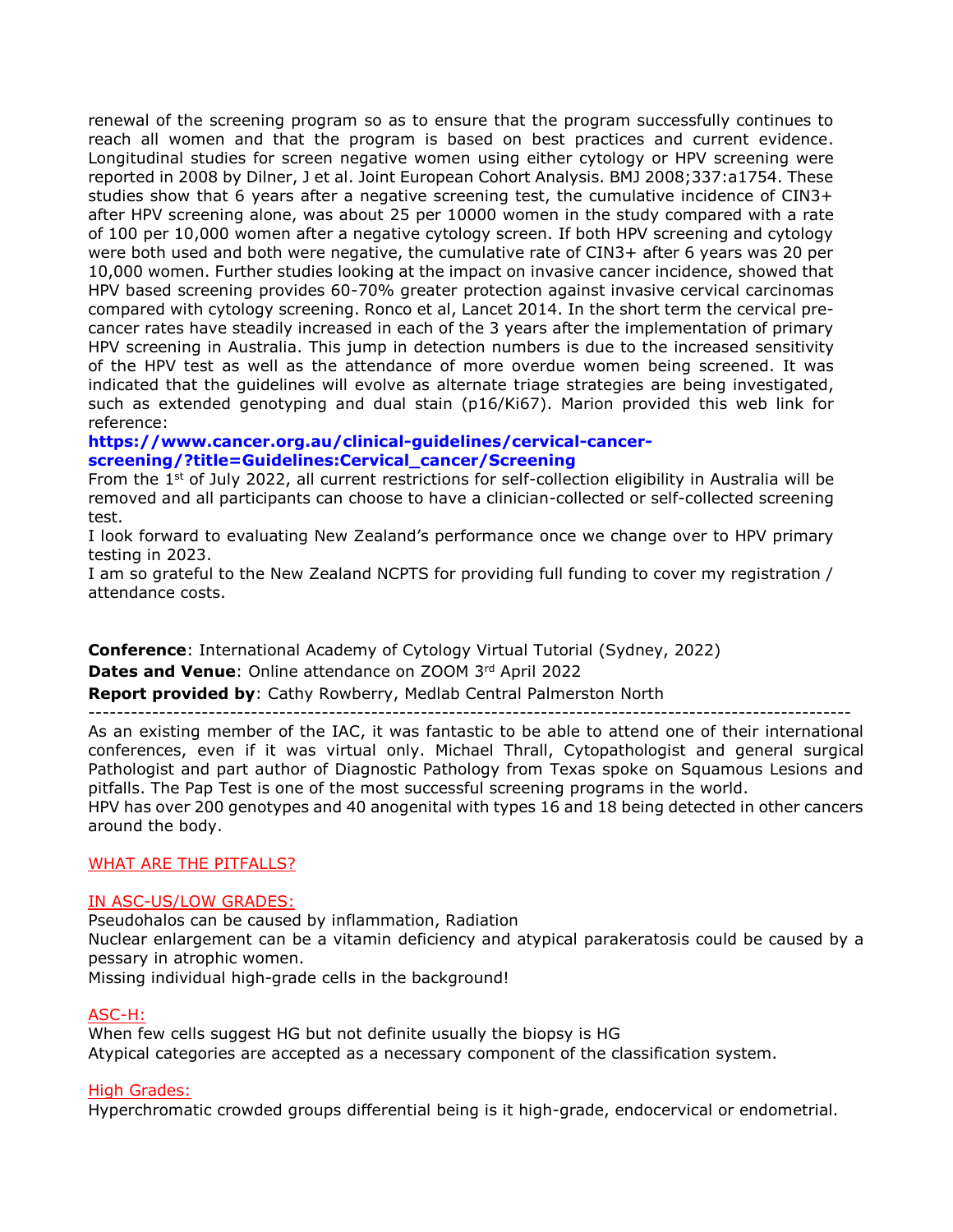Hypochromatic cells are a major pitfall in Thin Preps as the Imager won't pick them up as they are so pale.

Individual high-grade cells blending into their background. Keratinizing dysplasia usually seen as small metaplastic type cells. Endometrial cells or IUCD cells can mimic high grade.

### High Grades in a Gland:

Can be confused with an AIS hyperchromatic crowded groups that have rounded up Look for individual high-grade cells.

### High Grade vs Invasive Carcinoma:

Usually highly cellular with marked pleomorphism, prominent nucleoli, diathesis and keratinization favor invasion.

### Atrophy:

Similar sized cells but high grade should look distinctly different. Granular debris from scraping of the mucosa. Large amounts of blood and a red rim around the edge of a slide are a Red Flag!

### Radiation:

Multinucleation, prominent nucleoli (but usually pale), cytoplasm increased in proportion to nucleus and pseudo keratinization (two tone cytoplasm)

### Pregnancy:

Decidualized cells look like high grade cells.

### GLANDULAR CELLS

Tubal metaplasia, micro glandular hyperplasia and endocervical polyps can show atypical glandular features especially if combined with inflammation or repair. IUCD effects.

Menstrual endometrium especially when fresh can mimic AIS or Small Cell carcinoma these are seen as splattered geometric groups not rounded up.

Reactive endocervical cells are usually cellular with nucleoli and chromocenters common, some atypia present with abundant cytoplasm "school of fish appearance" usually associated with acute inflammation.

### Micro glandular Hyperplasia:

Reactive appearing associated with hormones/birth control. Higher N/C ratio with enlarged nuclei sometimes multinucleated, jumbled but round and pale with prominent nucleoli lacking terminal bars and cilia.

### Tips for AGC

Always think about squamous dysplasia. If it doesn't look like AIS or squamous dysplasia it's probably benign/reactive. Tubal metaplasia features, terminal bars and cilia are often absent. Endometrial in older women. HPV is of limited value. Don't be too aggressive using AGC as treatment plan is more serious.

### Small Cell Carcinoma:

This is rare aggressive and usually fatal associated with HPV types 16 and 18. Difficult to distinguish from metastases and often a younger age.

Gastric – type Adenocarcinoma: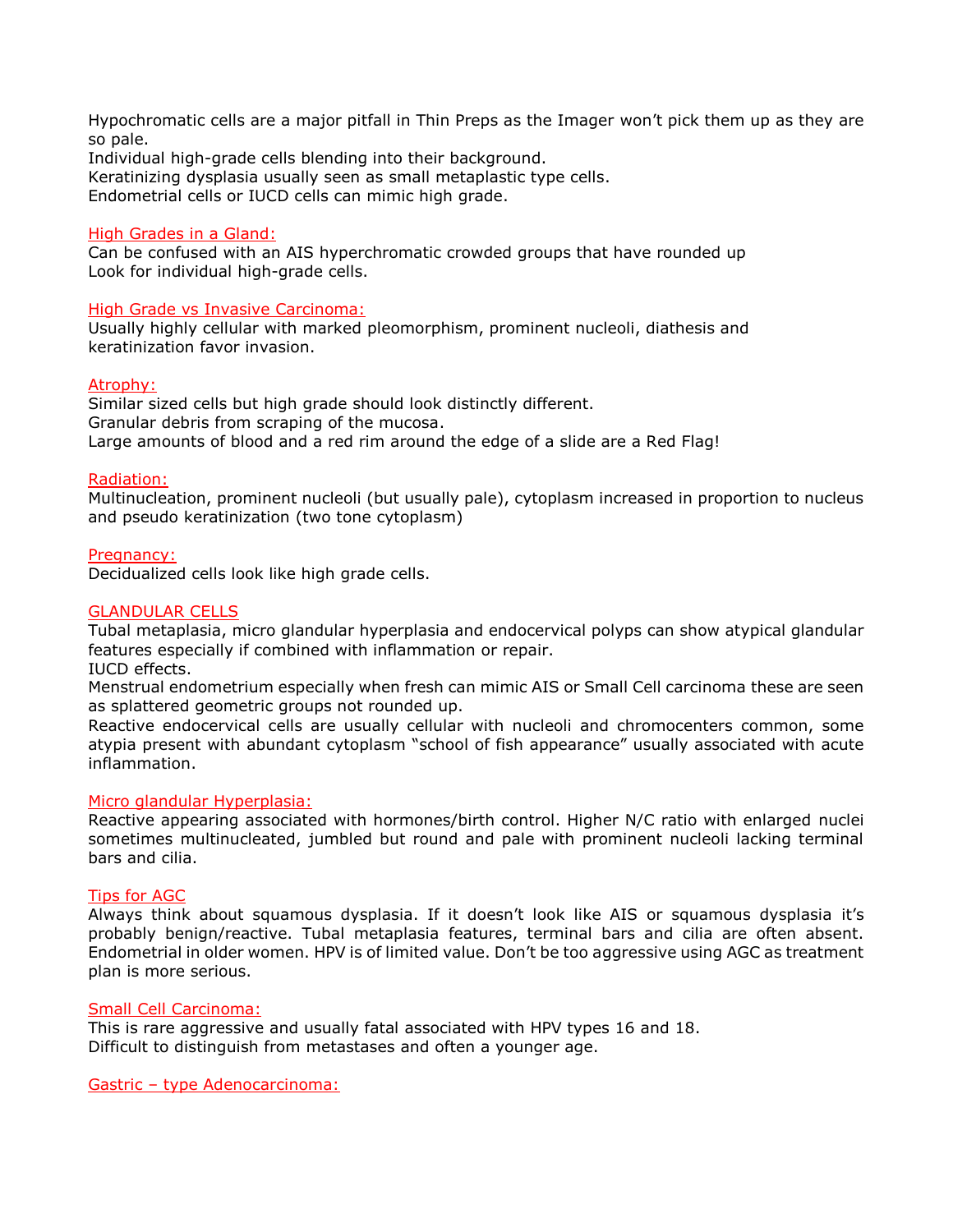Recently recognized as a distinct entity by the WHO. Derived from gastric (pyloric) metaplastic mucosa not HPV derived. Hyper cellularity with complex architecture and hyper mucinous with abundant cytoplasm.

### ENDOMETRIAL (low grade)

Endometrial cells in a woman over 55 should be considered suspicious regardless of benign appearance. Deceptively small nuclei with little blood or diathesis.

PCOS, obesity and Lynch Syndrome are a factor in endometrial cancer in younger women.

### Endometrial Stroma:

Directly sampled these are hypercellular with a high N/C ratio mitotically active and atypical looking. Following a LLETZ some women have the lower Uterine growing down into the endocervix which will show as extensive direct sampling.

Professor Marion Saville Executive Director of the Australian Centre for Cervical Cancer Prevention The Impact of HPV vaccination and HPV primary testing

This presentation was mostly showing the statistics that prove how successful vaccination and HPV primary testing has been in Australia. The HPV primary test has picked up more high-grade lesions as it is so sensitive. The self-collection test had mixed results especially the ones sent out as some participants did not participate so the tests collected by the clinicians had better results.

Thank you NCPTS. I found this tutorial a great educational experience. Cathy Rowberry, Medlab Central Palmerston North

# **Reports for 2019 Courses and Conferences**

**Conference:** 20<sup>th</sup> International Congress of Cytology, 5<sup>th</sup> – 9<sup>th</sup> May 2019 **Venue:** International Convention Centre, Darling Harbour, Sydney **Report by:** Ashika Bissoon, Cytoscientist, Pathlab Bay of Plenty

The conference content was predominantly based on non-gynaecological cytology but there was also focus on the important aspects of gynaecological cytology. It highlighted the close association between cytopathology and molecular pathology in improving patient care. It was a privilege to listen to the lectures delivered by experts from all over the world.

I attended a Urine Symposium and Dr Eva Wojcik highlighted that bladder carcinoma was on the rise in the USA and the implications on patients and healthcare. Costs are in the region of 4 billion US dollars. It is the  $4<sup>th</sup>$  most common cancer in men and  $9<sup>th</sup>$  most common in females. There were more than 80 000 new cases in 2018 with about 17 240 deaths.

She discussed the spectrum of changes in the progression of bladder carcinoma and the categories of the Paris system of reporting as follows:

**Adequacy :** There is no well defined criteria. Voided urine volume should be a minimum of 30mls for Surepath and 25mls for Thinprep samples.

**Satisfactory –** The presence of any atypical cells.

**Unsatisfactory -** Urothelial cells completely obscured by lubricant or inflammation.

**HGUC (high grade urothelial carcinoma)** – minimum of 5 to 10 viable malignant cells.N/C ratio should be 0.7 or greater with nuclear hyperchromasia, irregular nuclear membranes and coarse chromatin.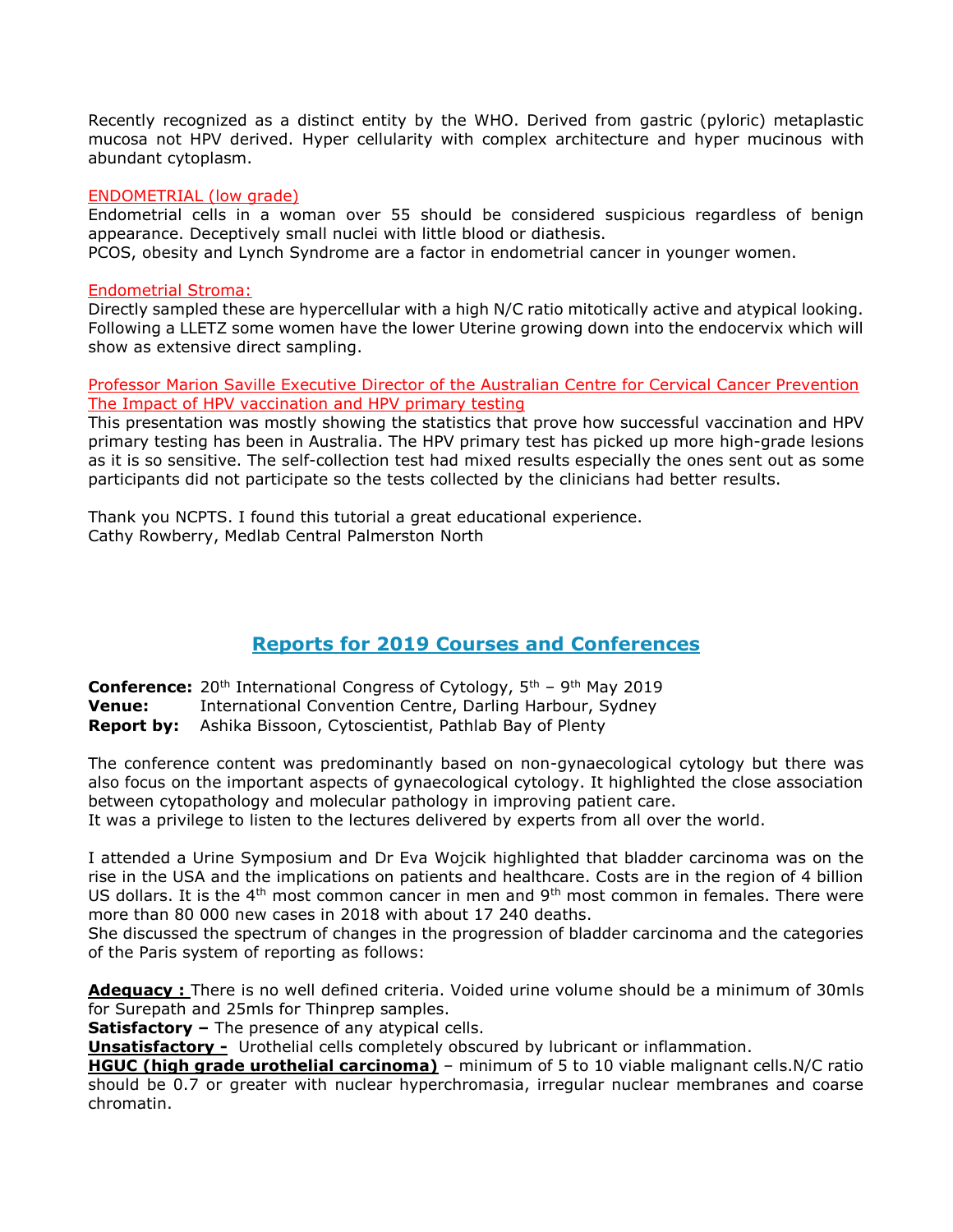**HGUC – (squamous differentiation) –** keratinisation and pleomorphism.

**LGUN ( Low grade urothelial neoplasia) -** They have a high prevalence and is readily visualized by cystoscopy. The fibrovascular core is the key feature.

The Paris system has resulted in improved detection of HGUC together with improved biopsy correlation. Some of the challenges of the system include: An overestimation of the N/C ratio by morphologists, degenerative changes that can lead to an indeterminate diagnosis and under classification of malignant cells when the high threshold for malignancy is strictly applied.

Another area of interest was on primary HPV screening in the UK by Professor John Smith.

The UK will adopt primary HPV screening by the end of 2019. There will be restructuring of lab services and the need for high quality cytological interpretation.

Global data to 2014 reflected a  $2/3$ <sup>rd</sup> reduction in HPV 16/18 in the 13 to 19 year old women.

In England, HPV 16/18 in the 16 to 18 year age group reduced from 17.6% in 2008 to 1.6% in 2016.

In Scotland there was a reduction in the 20 to 21 age group for women born in 1988 from 30% to 4.5% for women born in 1995. There was evidence of herd protection in the unvaccinated group.

The slide session on Anal cytology by Miss Deborah Ekman was of great interest .She shared information on the SPANC study( study of the prevention of anal cancer) that was done in Australia at each of 5 visits over 3 years. 600 anal samples were evaluated.The CINtec PLUS (P16 and Ki67) tool which is a highly specific triage tool for targeting surveillance and treatment was employed. P16 and Ki67 highlights neoplastic cells.

The normal components in an anal smear comprise of squames, anucleates, rectal cells, metaplasia and the background.

With regards to adequacy, less than 2 squamous cells per high power field, excess blood, bacterial or faecal matter is rendered unsatisfactory. The transformation zone is a quality indicator.

Immature metaplasia of the anal canal is more challenging than the cervix even for the anoscopist. The epithelium appears thickened and reactive with abnormal vascularity.

Papillary immature metaplasia is a low grade lesion that can mimic high grade.

An increase in Positive predictive value (PPV) was noted at each visit during the study. Small, focal lesions were not identified at the initial visit but grew larger over 6 to 12 months. New lesions appeared over time.

HPV/HSIL is highly prevalent in sexually active gay men. There are high rates of 1 year cumulative incidence and clearance. Detection of HrHPV infection has a limited value in predicting cancer (about 70% positive).

Some of the risk factors for anal cancer involve receptive anal intercourse, multiple partners, multiple viruses, immune suppression and HIV.

When a patient is immunocompromised it is easy to acquire HPV16 through the genital tract and anal canal. This has the potential to develop into cervical AIS and invasive cancer if not treated and extensive anal disease over time. An inability to clear the virus results in genital/anal transfer, integration, oncogenic pathway activation, uncontrolled proliferation and mutation and invasion.

This was an extremely informative and educational conference. I am extremely grateful for the sponsorship that I received from the NCPTS.

**Conference:** 20<sup>th</sup> International Congress of Cytology, 5<sup>th</sup> – 9<sup>th</sup> May 2019 **Venue:** International Convention Centre, Darling Harbour, Sydney **Report by:** Bing Liang, Cytoscientist, Anatomic Pathology Services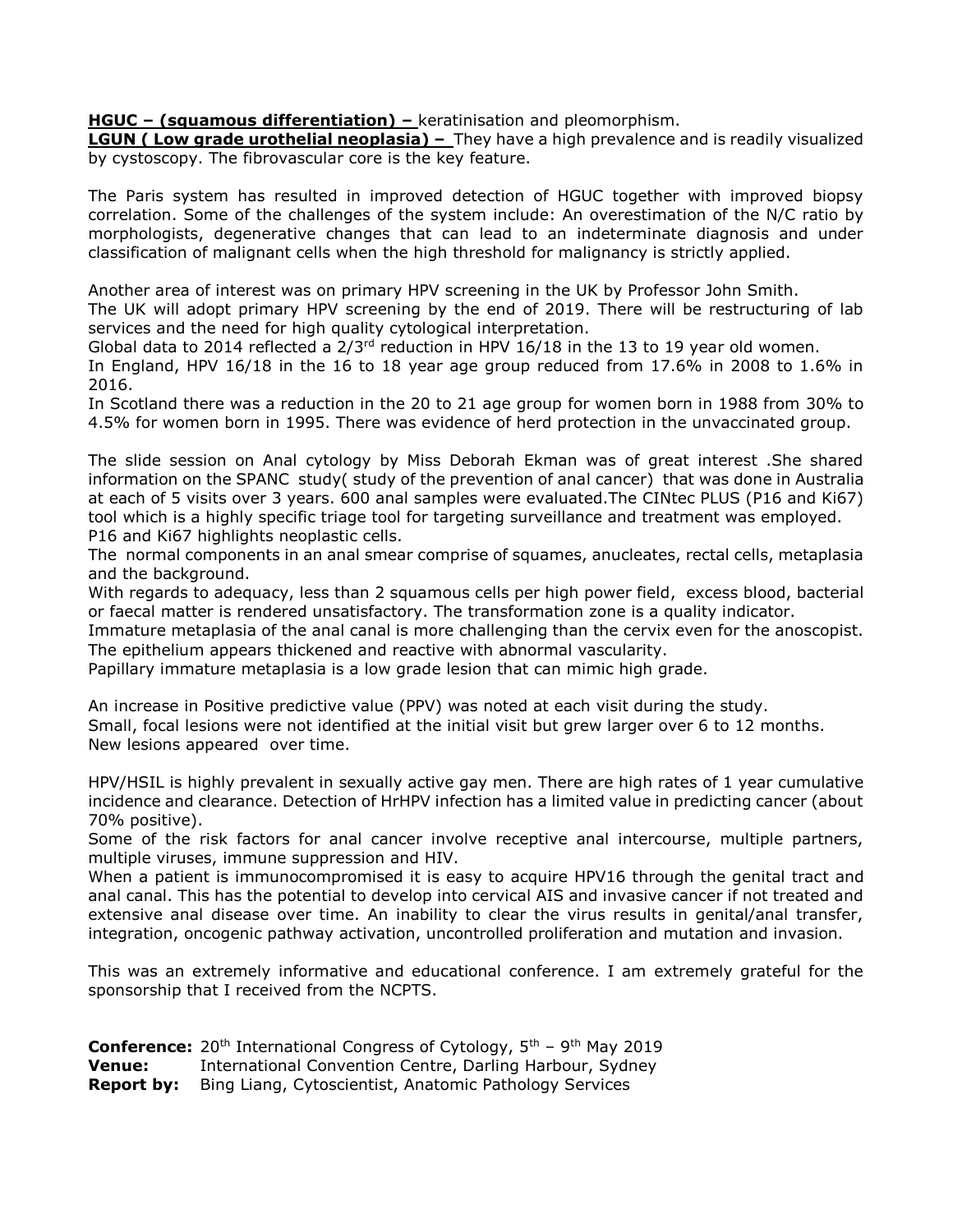To whom this may concern

### **5-9 May 2019, 20th International Congress of Cytology, ICC Sydney Australia**

I was very pleased and very lucky to attend this international congress. This comprehensive scientific program highlighted the close association between cytopathology and molecular pathology in improving patient care. I had this opportunity to reach expert cytopathologists coming from every part of the world.

The programme included symposia, videomicroscopy and slide seminars, companion meetings and breakfast sessions.

The following topics which I like more:

**1. Molecular biomarkers for urine cytological diagnosis of urothelial cancer** *Speaker: Jianyu Rao, UCLA, Los Angeles, CA, USA.*

Urine cytology is a widely used diagnostic tool for the diagnosis of urothelial cancers

Urine cytology is quite effective in detecting high grade urothelial carcinoma, with around 70% sensitivity and over 95% specificity

However, the overall accuracy for low grade urothelial carcinoma is low by cytomorphological analysis alone

Molecular biomarkers have been extensively studied as potential adjunct markers to improve the sensitivity of the urine cytological diagnosis of urothelial carcinomas, especially low grade malignancy. The presentation reviewed progresses in urine biomarker studies, focusing on cellular biomarkers as well as liquid-based molecular biomarkers.

Inconclusion: no single biomarker or combination of biomarkers can replace the combination of cytology and cystoscopy for urothelial cancer detection, most biomarkers require prospective field testing and validation, Next Generation Sequencing, Nanotechnology, combined with machine learning may provide a promising approach for the future.

## **2. Exfoliative Cytology: Does it still Have a Role in the Diagnosis of Pulmonary Lesions?**

*Speaker: Associate professor Elizabeth Salisbury, department of tissue pathology and diagnostic oncology, Royal Prince Alfred hospital Sydney Australia*

Changes in the diagnosis, classification, molecular analysis and subsequent treatment of lung cancer have led to an inevitable shift in the types of radiological techniques, and therefore tissue and cellular specimens, utilised in these patients. High quality FNA samples and core biopsies have become the standard frontline investigation for many lung tumours and with correct triaging and specimen handling, have proven to be a powerful platform for tumour sub-classification and mutation testing. However, exfoliative respiratory cytology remains an important diagnostic modality in the investigation of respiratory disease beyond cancer diagnosis and can provide useful material for mutation testing as well as a wide range of other ancillary tests.

Certain groups of patients, particularly those at risk from lower respiratory tract infections (eg. Immunocompromised patients, paediatric populations) frequently require cytological examination of lower tract specimens such as lavages or washings, and expertise in the interpretation of these specimens remains an important component in diagnostic respiratory cytology. In addition, exfoliative samples such as bronchial brushings have a high level of diagnostic sensitivity and have been demonstrated to provide useful material for mutation testing. Careful triaging of these specimens and collaboration with radiologists and respiratory physicians greatly increases the diagnostic utility of these specimens, which remain an essential component of the suite of investigative tools for lung cancer and other respiratory diseases.

# **3. IAC AWARDS 1 (Maurice Goldblatt Award Lecture 2017)**

*Speaker: Dr John Smith, Royal Hallamshire Hospital, Sheffield UK*

Understanding of the pivotal role of persisting high risk human papillomavirus (HR-HPV) infection in the aetiology of cervical neoplasia informed randomised trials which clearly demonstrated that cervical screening for HR-HPV achieves greater sensitivity than cytology in the detection of cervical intraepithelial newplasia and greater protection against cervical cancer. As a result of this greater sensitivity screening intervals can be safely extended and the savings derived partly mitigate the higher cost of the molecular test.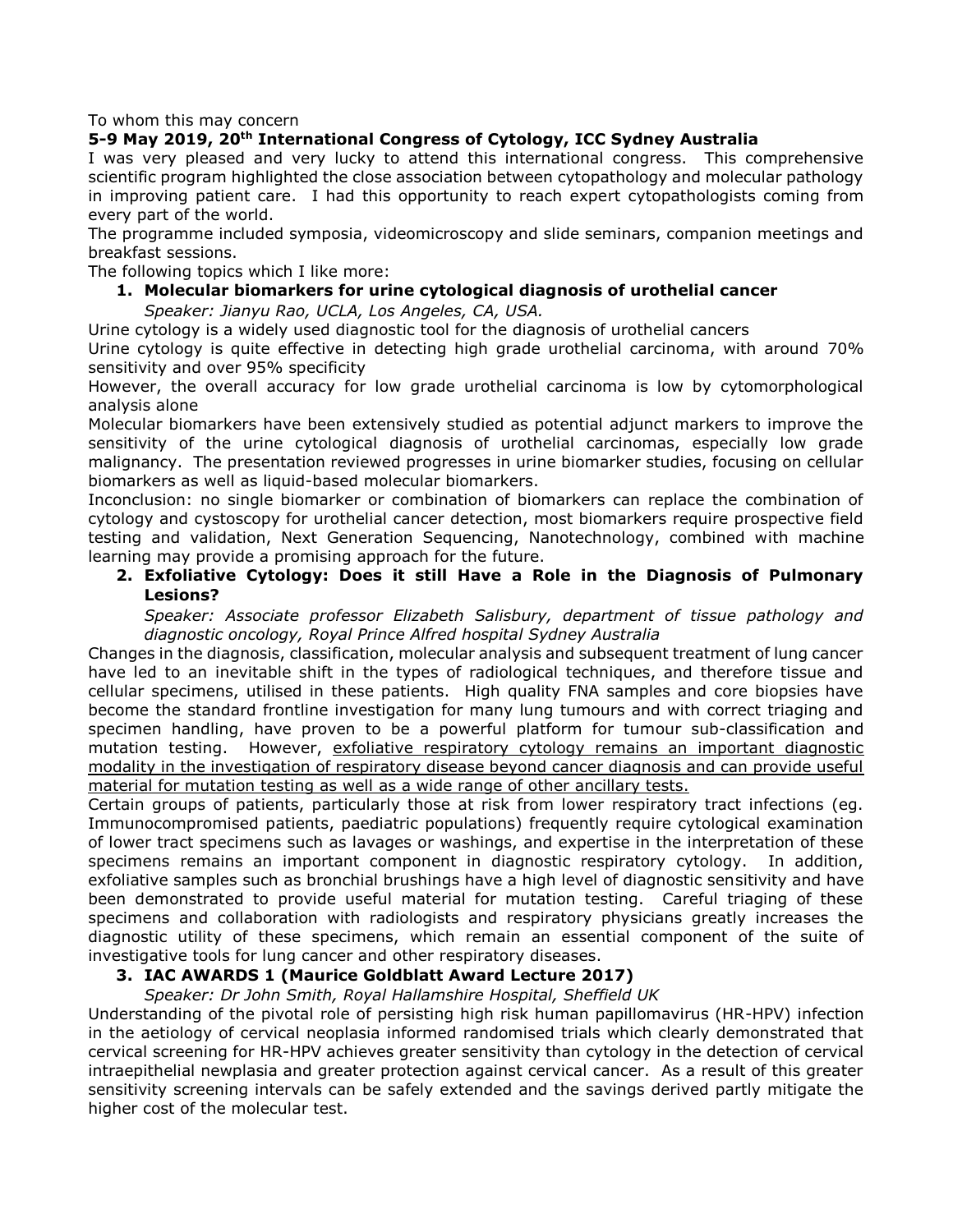However, HR-HPV testing has reduced specificity compared with cytology due to the High prevalence of HR-HPV, but excessive referral for colposcopy can be mitigated by triage of positive HR-HPV test results by the use of reflex liquid-based cytology.

As a consequence, many developed economies with established cytology-based screening programs are moving to primary HPV testing with secondary triage to cytology. In this scenario maintenance of cytology specificity will be crucial to avoid excessive referral for colposcopy and associated excessive unnecessary costs. This mandates continuing appropriate training of cytotechnologists, cytopathologists and colposcopists, supported by internal and external quality assurance, examples of were described in the lecture. Arguably, high quality cytological interpretation will be as important, if not more so, in the era of HPV primary screening and must be maintained.

Furthermore, the transition of the laboratory component of cervical cancer screening from a primary morphological to molecular based test has implications for the organisation of future service delivery in order to achieve the most cost-effective use of laboratory resources, which may present organisational challenges.

# **4. ATYPICAL GLANDULAR CELLS FAVOR NEOPLASTIC ASSOCIATES TO IUD**

*Speaker: Dr ESPERANZA TEUZABA*

*Universidad del Rosario, Bogotá Colombia*

We present the case of a 46 years old woman, who goes to a gynecological appointment for the screening program for cervical cancer. Her Pap's tests for the last 5 years, had been negative. Inspection of the cervix shown congestion and signs of inflammation, liquid base cytology is taken. By this time, the HPV test within the screening scheme had not been formalized in the country, therefore, it was not performed.

The cytology report showed:

Atypical glandular cells present, favor neoplastic. Note: The findings may represent changes due to IUD, however a glandular neoplastic lesion cannot be excluded. If is clinically indicated, further investigation is recommended.

Later, a biopsy was performed, the result of which showed chronic cervicitis with immature squamous metaplasia.

The patient also presents dysfunctional uterine hemorrhage, so considering the entire clinical picture, the attending physician decides to practice hysterectomy. The pathology report showed, chronic cervicitis with squamous mature and immature metaplasia with reactive and reparative changes, chronic endometritis, adenomyosis,

Atypical glandular cells, whether indeterminate or favor neoplastic, are of utmost importance, both endocervical and endometrial can reflect changes associated with many benign processes of the endocervix and the endometrium. Of these, many do not become specific for a particular entity, but enough to cause atypia that can simulate a glandular neoplasm.

Here we find all the associated changes with IUD, appreciating the severe atypia, presence of tridimensional groups, enlarged nucleus, and especially the cytoplasmic vacuolization.

The correlation with the histology's study showed in addition to changes associated to IUD, immature squamous metaplasia, and micro glandular hyperplasia. Also the changes observed in endometrial cells by chronic inflammation. No neoplastic process was found, but the origin of the AGC was clarified.

Reviewing several studies on the main morphological diagnostic criteria for the diagnosis of AGC, we find that the first and most frequent found is feathering, followed by coarsely granular chromatin, enlarged nuclei, increased nuclear ⁄cytoplasmic ratio, loss of polarity and papillary groups. Even though the highest percentage of AGC will be negative in the biopsy, we must report it and make sure that the patient does not have any neoplastic lesion.

In summary, the message is that there is never enough knowledge about the AGC regarding its relationship with neoplastic process, morphological changes that help us to make a more accurate diagnosis and not over diagnosis.

All women with AGC should undergo a comprehensive initial examination regardless of the status of HPV. The presence of HPV identifies a group of women at higher risk of cervical disease that must be followed closely. Women positive for human papilloma virus with recurrent AGC and ASC / SIL have an even higher risk.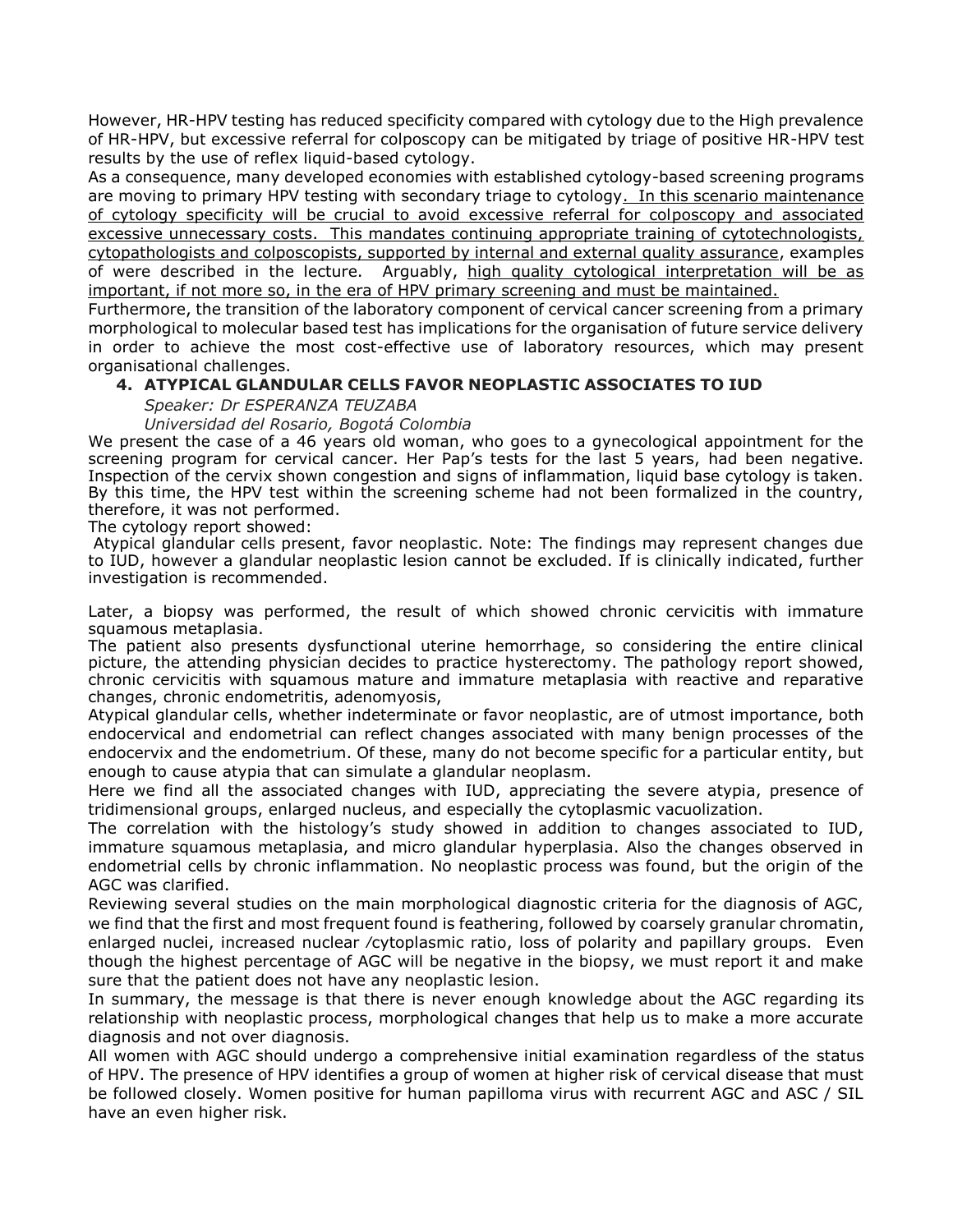## *5.* **HPV Primary Screening in Australia: The First Year Experience**

*Speaker: Professor Annabelle Farnsworth Douglass Hanly Moir Pathology Sydney, Australia*

Population screening is a complex process with many steps in the screening pathway, all of which need to be optimized. There are also many ethical issues, as well women are invited into a program with a known error rate. If this complexity and ethical issues are ignored or underestimated the overall success of these public health programs will be compromised.

Although Australia had a highly successful cervical screening program for over twenty-five years based on two yearly conventional Pap tests, a renewed cervical screening program was commenced on December  $1<sup>st</sup>$  2017. The impetus for change was the success of the National HPV vaccination program and development of new technologies.

The new program uses Oncogenic HPV testing with partial genotyping as the screening test, offered to women every five years commencing at 25 years of age. The renewed screening program also included special provisions for symptomatic women particularly those with abnormal bleeding, women in follow-up for known cervical abnormalities and other specialised clinical situations. These are categorised as Non-Screening tests. Douglass Hanly Moir (DHM) a large community based laboratory situated in Sydney NSW has analysed results from the first 6 months of testing, December  $1^{st}$  2017 – May 31<sup>st</sup> 2018. Oncogenic HPV positivity was 8% in 157,000 women with primary screening tests and 21% in 38,000 women designated as 'non-screening', a significant difference which justifies this categorisation, as they are at higher risk. Also of note is the ratio of screening to non-screening tests is the same in the renewed and old program.

HPV detection in older women and referral rates to colposcopy have also created some issues. The DHM data shows the referral rate to colposcopy was 2.6% in the screening population, compared to an approximate 1% in the previous program. These substantially higher rates of referral include women with longstanding normal screening histories. This has been reflected in the increased demand for, and complexity of colposcopy and management of these women.

A Self-Collect option was included because of the importance of recruitment of under or poorly screened women into the new program. Unexpected problems arose with laboratory accreditation for this testing, which limited access. Currently, only two Australian laboratories have validated this testing but more will follow to allow this crucial test platform to be more widely available.

To underpin the new program a National Cancer Screening Register (NCSR) was created to replace the previous state-based Registers. Some of the important roles of the NCSR are to provide patient histories, recruit women and provide data for monitoring the program. The functionality of the NCSR has been suboptimal since the new program started. The accumulated state-based patient files were successfully transferred in the middle of 2018; however there are ongoing issues with patient identification and provision of histories to both laboratories and clinicians. In the renewed program it is compulsory for colposcopists to submit colposcopy and treatment data to the NCSR. Originally this was to be through electronic desk based portals but remains a paper based system. The NCSR is planning to send out accumulated data to individual colposcopists at the end of March 2019.

The importance of providing accumulated data to allow appropriate monitoring of the program for the safety of women is yet to be addressed. Consideration should be given for education of both medical professionals and women involved in screening to address ethical issues.

There were so many interesting topics including each part of gynae and non-gynae cytopathology and the use of molecular tests in the diagnosis, prognosis, patient treatment and patient management.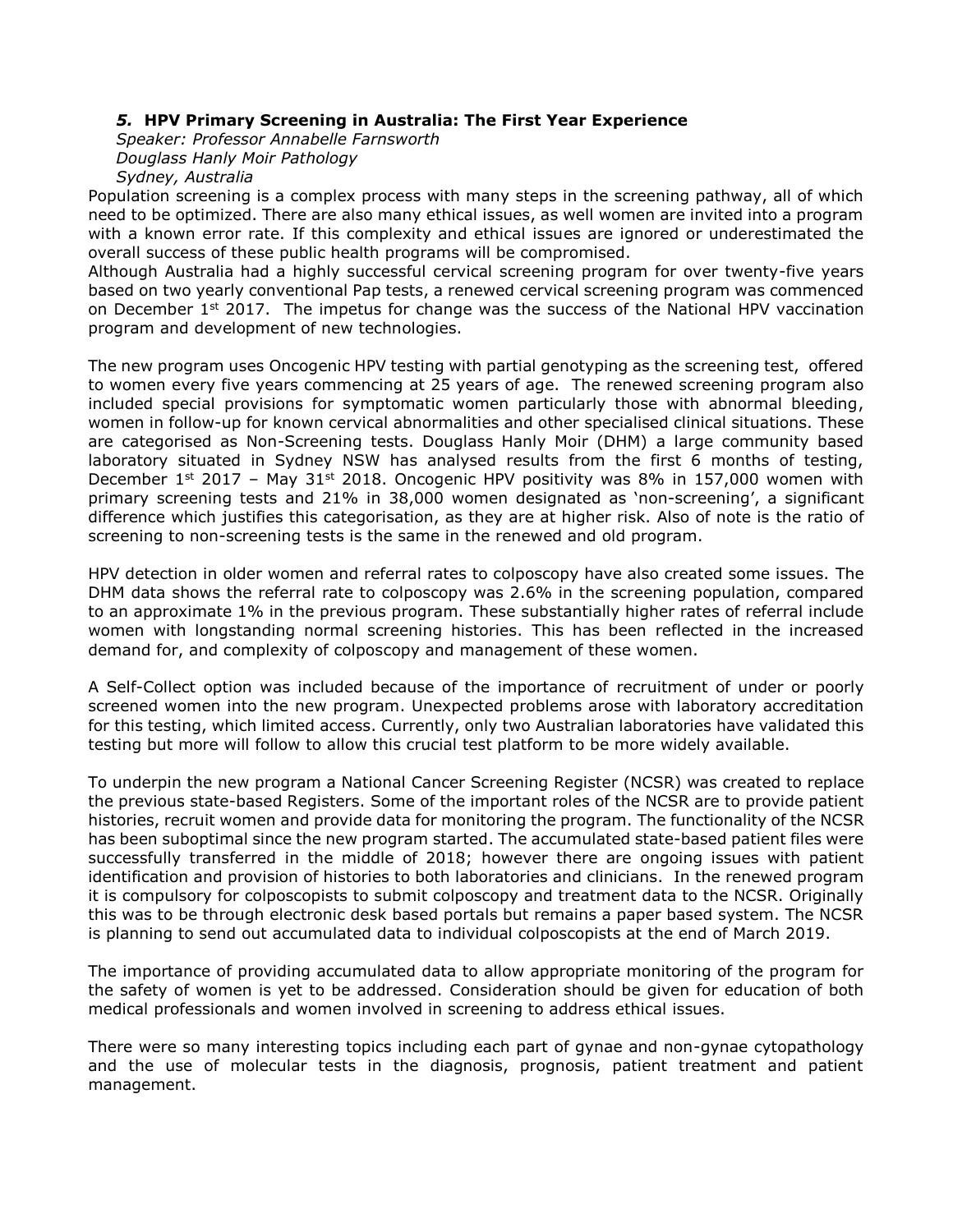I think I have learnt a lot during the conference. It gave me an opportunity to update knowledge and skills in cytopathology and molecular techniques which will be useful and helpful for my work environment.

There are too many people to thank individually! I would like to thank National Cervical Pathology Training Service (NCPTS) Scholarship and Dr Margaret Sage, and LabPlus financially supporting me to attend this congress.

**Conference:** *20th International Congress of Cytology* **Dates and Venue:** 5-9 *May 2019, Sydney, Australia Convention Centre* **Report provided by:** Fahimeh Rahnama, Molecular Scientist, LabPlus, Auckland City Hospital

### **Dr Margaret Sage**

### **Vaccination and Screening in New Zealand**

Dr Sage talked about the different ethnicities in NZ and the gap between European and Maori population both for screening and cancer rates. HPV primary screening is planned to start in 2021. Immunisation against HPV commenced with Gardasil-4 in 2008. Approximately 70% of both boys and girls in the school-based cohort of 11-12 year olds were immunised in 2017 but immunisation rates in older age groups are lower. The recommenced age to commence screening will rise to 25 years in 2019. It is expected that with HPV Primary Screening the incidence of cancer will fall, particularly for women aged 25-55 and the first peak is likely to fall from the 30-34 age range into the 25-30 age range. Predicted incidence reduction rate is: 11.7 – 15.7%. Mortality reduction rates: 11.9 – 16.5%. Trials are going on for self-testing in NZ which seems to be very popular in unscreened women. In a study conducted by Peter Sykes and his research group, HPV was detected in 88.5% of cervical cancer cases. This means that with vaccination and HPV primary screening, NZ will get closer to the goal of eliminating cervical cancer.

### **Prof Ritu Nayor**

### **A snapshot of Cervical Cancer Prevention in the USA**

US have 6.4 rate of Cervical Cancer. US is stable for number of incidence and death for recent years. Vaccination started in 2006, not school based and without good success at achieving population coverage.

Primary HPV screening was approved by the FDA in 2014, but has seen minimal uptake in the US. Self-sampling to reach unscreened women has been discussed but not yet implemented. Cobas4800 and Oncolarity are two FDA approved tests in US. Adenocarcinoma rates are rising in the US as in other places.

### **Prof Takuma Fujii**

### **Crossroad for Primary and Secondary Cervical Cancer Prevention in Japan**

The HPV vaccine was approved for use in Japan in 2009 and launched in October 2010, but suspended due to adverse reactions in June 2013. Patient groups that claim to have been adversely affected by the vaccination have demanded compensation and sued both pharmaceutical companies and government. So far, the Ministry of Health, Labour, and Welfare has suspended recommendations for HPV vaccination. 9-valent vaccine has not yet been approved in Japan. Vaccination coverage among adolescent Japanese women has dropped from around 70% in those born 1994–1999 to only 1% in those born after 2000. Screening remains the only way currently to reduce the cancer rate. Screening is not nationally organised in Japan therefore widespread good quality screening has not been established.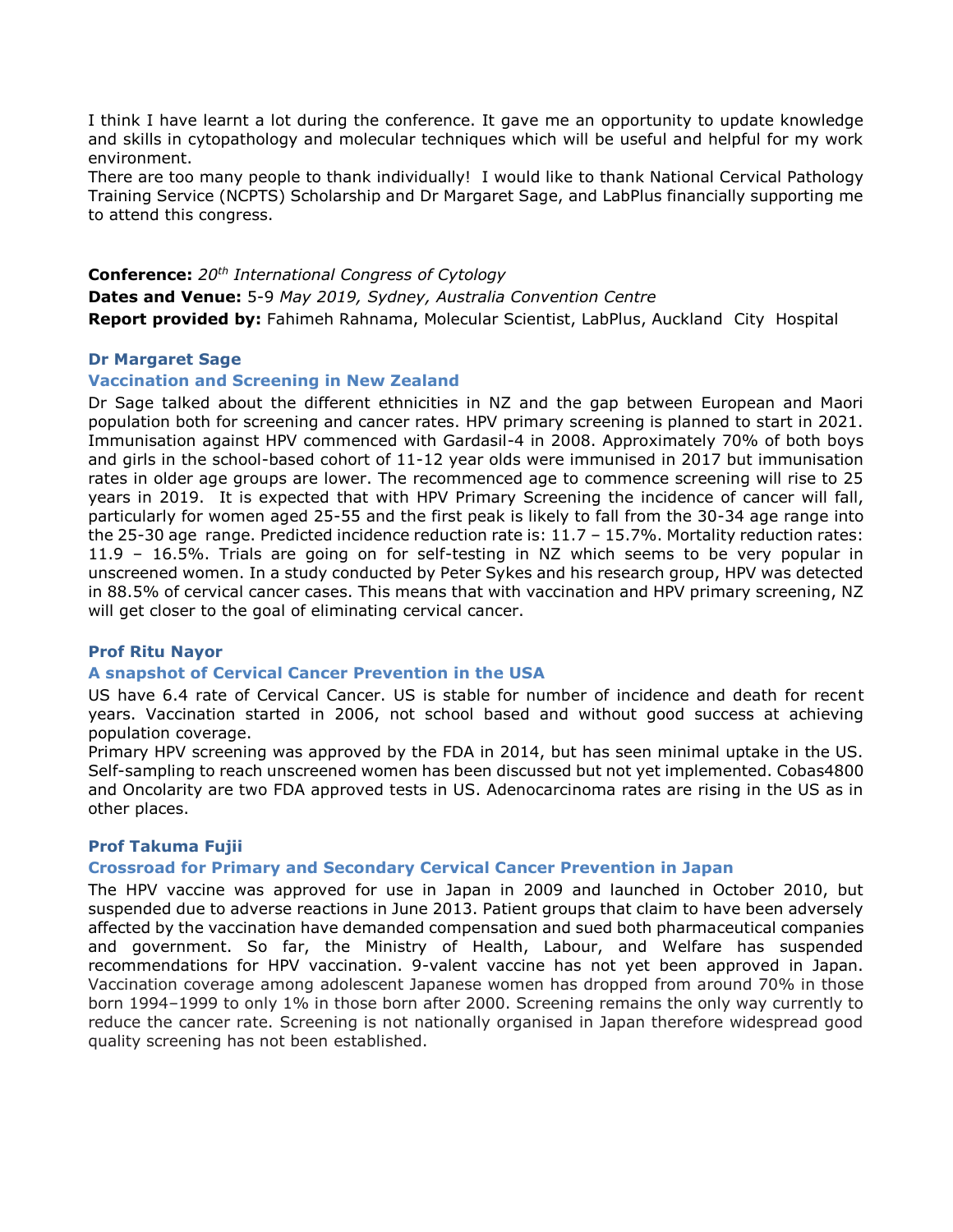# **Prof Annabelle Farnworth (Douglass Hanly Moir Pathology)**

# **HPV Primary Screening in Australia: The First Year Experience**

A renewed cervical screening program was commenced on December 1<sup>st</sup> 2017. The new program uses Oncogenic HPV testing with partial genotyping as the screening test, offered to women every five years commencing at 25 years of age. HPV detection in older women and referral rates to colposcopy have also created some issues. The DHM data shows the referral rate to colposcopy was 2.6% in the screening population, compared to an approximate 1% in the previous program. These substantially higher rates of referral include women with longstanding normal screening histories. This has been reflected in the increased demand for, and complexity of colposcopy and management of these women. To underpin the new program a National Cancer Screening Register (NCSR) was created to replace the previous state-based Registers. In the renewed program it is compulsory for colposcopists to submit colposcopy and treatment data to the NCSR.

### **Dr Karin Denton**

# **Current and future status of Cx Cancer Prevention in the UK**

Starting HPV screening in 2020; IT is a major issue, UK is not going to require human internal control for its primary testing technology. Coverage for screening is falling. They have reached a plateau in cancer incidence.

I would like to thank the NCPTS for the opportunity the scholarship funding provided.

**Conference:** 20<sup>th</sup> International Congress of Cytology **Dates and Venue:** 5-9 May 2019, ICC, Sydney Australia **Report provided by:** Lisa Ding, Cytology Scientist, APS, ADHB

I was very fortunate to be awarded the scholarship allowing me to attend the  $20<sup>th</sup>$  International Congress of Cytology in Sydney, Australia on May 2019. This was the first time that I have attended an international conference. I was fascinated by all the powerful speakers delivering so many educational lectures. It really was an eye-opening experience. All the symposia and seminars were very interesting, informative, and applicable. I have learned a lot that I would like to share with my colleagues.

In this report, I will focus on the Urine Symposium that I attended. Most of the presentations in the Urine Symposium were about The Paris System (TPS) for Reporting Urine Cytology. I particularly enjoyed the talk by Dr.Eva Wojcik from Loyola University Medical Centre, USA on '*What Led to the Paris System for Reporting Urine Cytology and Creation of a New Diagnostic Paradigm?*'. Dr. Eva Wojcik is a member in the TPS Working Group which was formed in the 2013 International Congress of Cytology in Paris. They are composed of cytopathologists, surgical pathologists and urologists. She explained, in detail, the need to have a universally acceptable and globally utilized reporting system for urine cytology. She also explored the background of how the standardised reporting system was proposed and published. The major goal of TPS is to clarify the ill-defined category of "atypia" as much as possible, to minimise the reporting rate of this category, and to have improved detection of High Grade Urothelial Carcinoma (HGUC). TPS for Reporting Urine Cytology includes specific diagnostic categories and cytomorphologic criteria for the reliable diagnosis of HGUC. The published diagnostic categories include:

- 1. Non-diagnostic or Unsatisfactory
- 2. Negative for High Grade Urothelial Carcinoma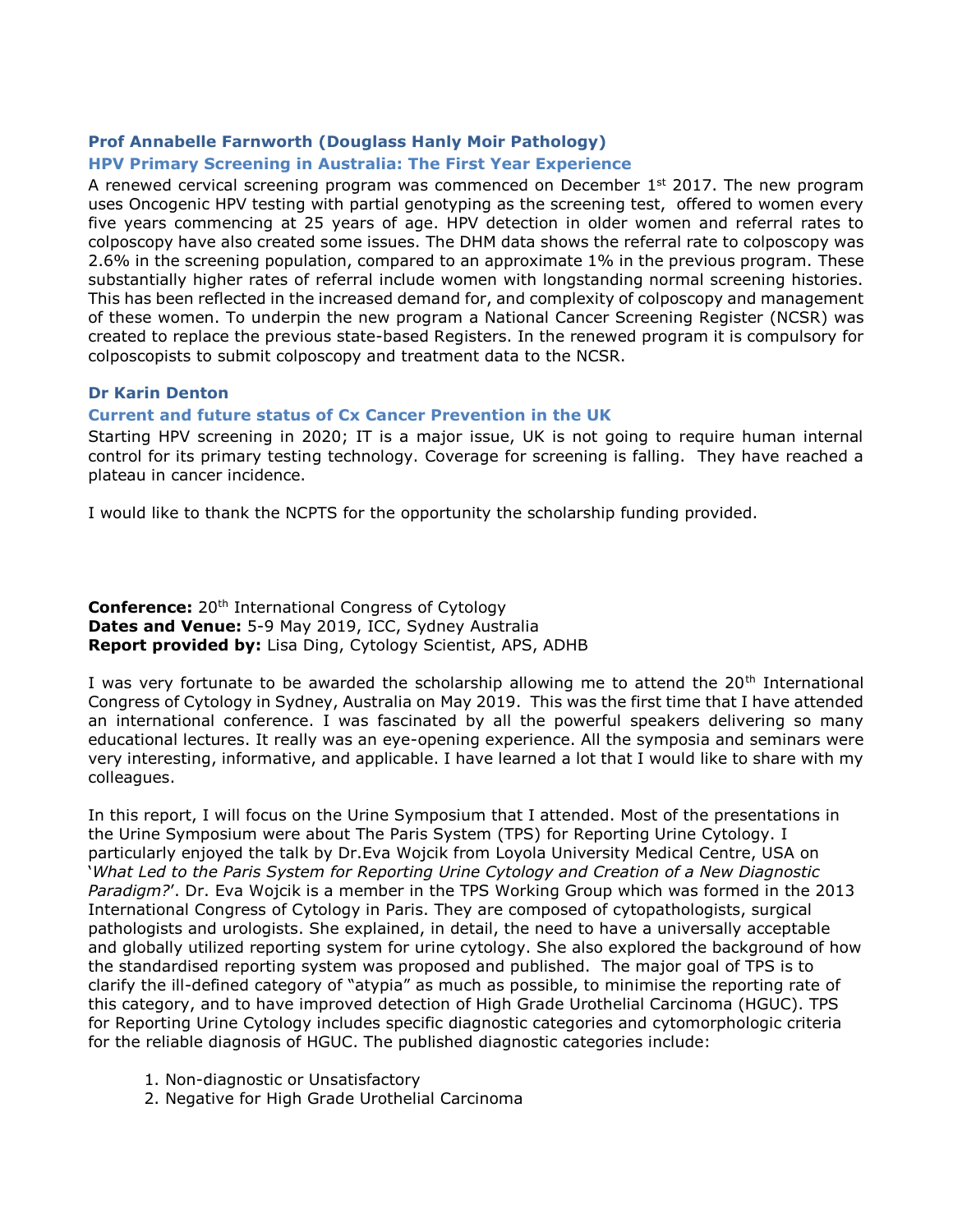- 3. Atypia
- 4. Suspicious for High Grade Urothelial Carcinoma
- 5. Low Grade Urothelial Neoplasia (LGUN)
- 6. High Grade Urothelial Carcinoma (HGUC)
- 7. Other malignancies, primary and metastatic

The Non-diagnostic or Unsatisfactory category indicates that the urine sample is compromised due to degenerative changes stemming from overgrowth of contaminant microbes or cells obscured by blood, exudate or other artefacts. Negative for High Grade Urothelial Carcinoma implies there is an absence of atypical, suspicious or malignant cells in an adequate sample. The criteria for Atypia include non-superficial and non-degenerated urothelial cells with a N/C ratio greater than 0.5 in addition to hyperchromasia or irregular clumped chromatin or irregular nuclear membranes. Atypia should be reminiscent of HGUC but in very small numbers and does not include papillary clusters suggestive of LGUN. If there is a cause for "Atypia", i.e. inflammation, treatment related changes etc.- it is negative. The criteria for Suspicious for High Grade Urothelial Carcinoma include nonsuperficial and non-degenerated urothelial cells (less than 10) with a N/C ratio greater than 0.7 and hyperchromasia plus irregular clumpy chromatin or irregular nuclear membranes. LGUN is the combined cytologic term for low grade papillary urothelial neoplasm and flat low grade intraurothelial neoplasm. Cytologic diagnosis of LGUN can only be made in the presence of a fibrovascular core. LGUN may be considered in correlation with cystoscopic or biopsy findings. For HGUC, the diagnostic morphological features include a minimum of 5 to 10 abnormal urothelial cells with an N/C ratio of 0.7 or greater, with cells showing moderate to severe hyperchromasia, coarse chromatin and irregular nuclear membrane. Not all malignant cells in urine are urothelial carcinoma. Other malignancies include squamous cell carcinoma and adenocarcinoma and melanoma.

Our lab processes huge numbers of urine samples. We have been discussing changing our system to TPS for Reporting Urine Cytology. With a new system, we hope that reported atypical groups will be more clinically meaningful. Also, the number of atypicals being reported will be reduced.

I would sincerely like to thank the NCPTS for providing me with the scholarship to attend such a memorable conference. I am truly grateful for this learning opportunity.

**Conference:** 20<sup>th</sup> International Congress of Cytology 2019.

**Dates and Venue**: 5-9 May , Sydney, Australia.

**Report provided by**: Lois Barnett, Cytotechnician, Pathlab BOP. Tauranga.

I was fortunate to be awarded a Scholarship to attend the ICC Congress of Cytology Conference 2019 in Sydney. The Conference theme was 'Cytology at the Molecular Frontier'.

The venue was wonderful, easy to get too, access, and a truly scenic place to be. Lecture rooms were very comfortable and well sign-posted, with someone always on hand to direct you in the right direction.

With more than 48 Symposia and slide presentations to choose from, it was at times hard to decide which lecture to attend.

The future of Cytology is definitely moving into the future with Molecular Pathology. And to quote Associate Professor Andrew Field "This is an era of personalised medicine and rapid translation of scientific discoveries into new diagnostic and treatment regimens. All of us working in Cytopathology need to understand these new developments."

The symposia covered Gynae and non-gynae topics. They were all very well organised, and kept interesting with multiple speakers. Questions were always answered fully and enthusiastically. It was interesting to hear about, and see slides on rare and unusual cases and also techniques that we don't often see in smaller laboratories. Cell blocks are increasingly being used routinely with immunohistochemistry to improve diagnosis.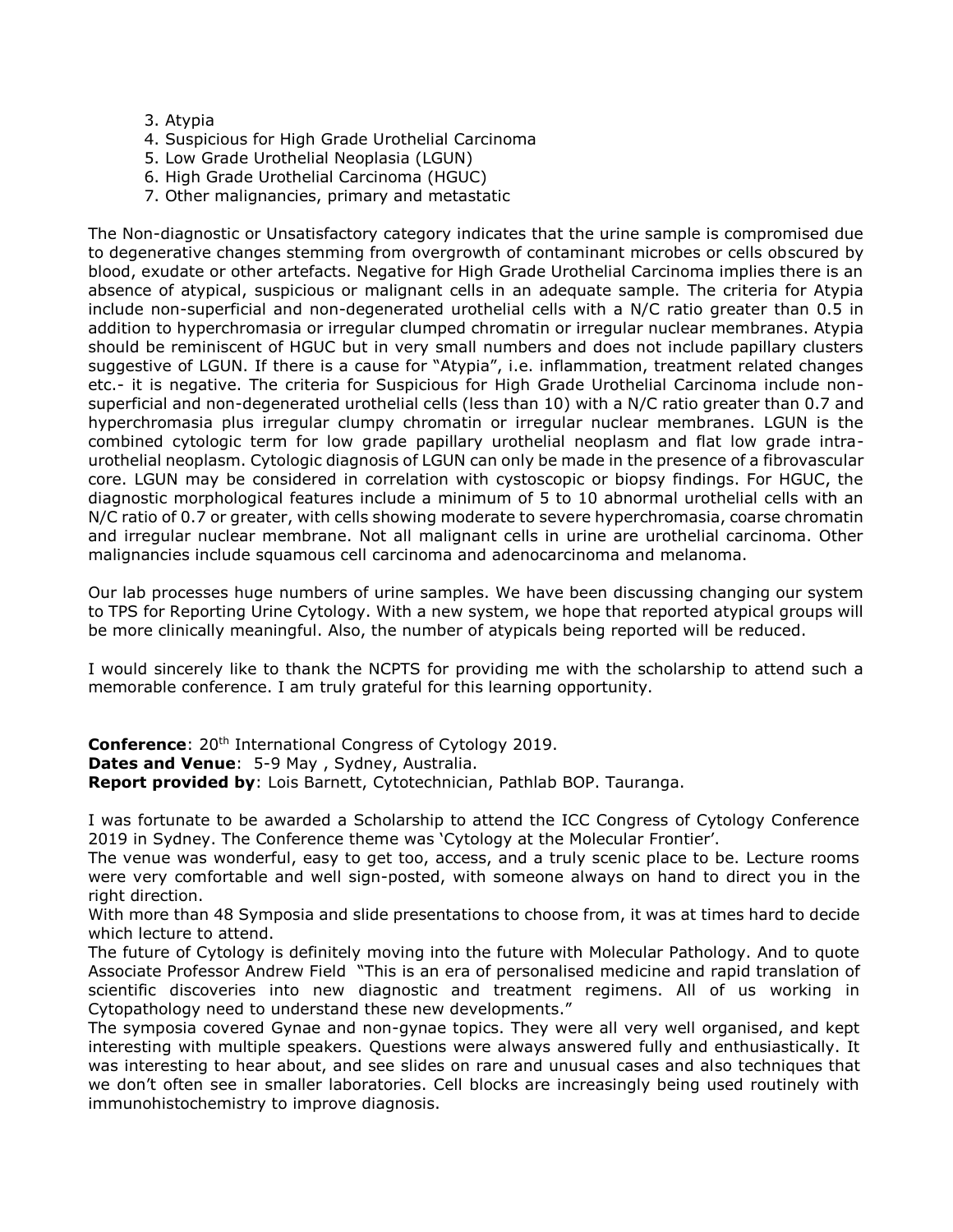It was interesting to note we all have similar diagnostic difficulties so the advances taking place in the molecular field will be very welcome, and improve diagnosis, and so, patient care

Digital pathology is also developing and becoming part of the future of Personalize healthcare .Histology slides are a little easier to deal with, as the cellular material is usually less than a cell thick, so it is a lot easier to image the whole slide, takes a lot less time and less storage. Cytology preparations are often many cells thick so it takes a lot longer to image the slide, and storage of the image is a much larger file. But, in the future, image analysis will make for easier colleague collaboration and second opinions, improve workflow efficiency and earlier diagnosis for better patient car.

Standardising of reporting is continuing to be developed and adopted, with the Application of the Milan System for reporting Salivary Gland Cytopathology, the Paris System for reporting Urine Cytology, the 2017 Bethesda System for reporting Thyroid Cytopathology , and the IAC Yokohama System for reporting Breast FNAB cytology all being discussed.

The Gynae symposiums were great, as we got to hear about screening in other parts of the word, and the difficulties and challenges faced, and HrHPV primary screening experiences.

This was a wonderful conference to be able to attend, and I know I have returned with some very valuable diagnostic tools .But also with the knowledge that continued education in the molecular fields is essential for all of us.

Many thanks to the NCPTS and to Pathlab BOP.

**Conference:** 20<sup>th</sup> International Congress of Cytology **Dates and Venue**: 5-9 May 2019, Sydney, Australia **Report provided by**: May Du, APS Cytology, ADHB

Thanks to the NCPTS for awarding me a scholarship to attend this conference. It was an intensive four and a half day conference with so many interesting topics presented from speakers of all over the world. I found it interesting to learn about cervical cancer screening outside New Zealand and definitely some good experiences for us to learn. Following is my summary about cervical screening programme of overseas countries.

# **Cervical Screening outside New Zealand**

USA[1]:

- Has an opportunistic cervical cancer screening program.
- Primary HPV screening was approved by the FDA in 2014. Both cytology (predominantly liquid-based) and high-risk HPV testing are used at the moment.
- The American Society of Colposcopy and Cervical Pathology (ASCCP) 2012 guidelines are currently being used to manage abnormal screening results. An updated guideline is expected to be released in 2020
- Self-sampling to reach unscreened women has been discussed but not yet implemented.

Europe[2]

- Out of the 28 Member States of the EU, 22 have well organized cervical cancer screening programs.
- HPV test as primary screening test is in Denmark, Finland, Italy, Netherlands and Sweden;
- HPV test with co-testing cytology are used in Romania and Malta;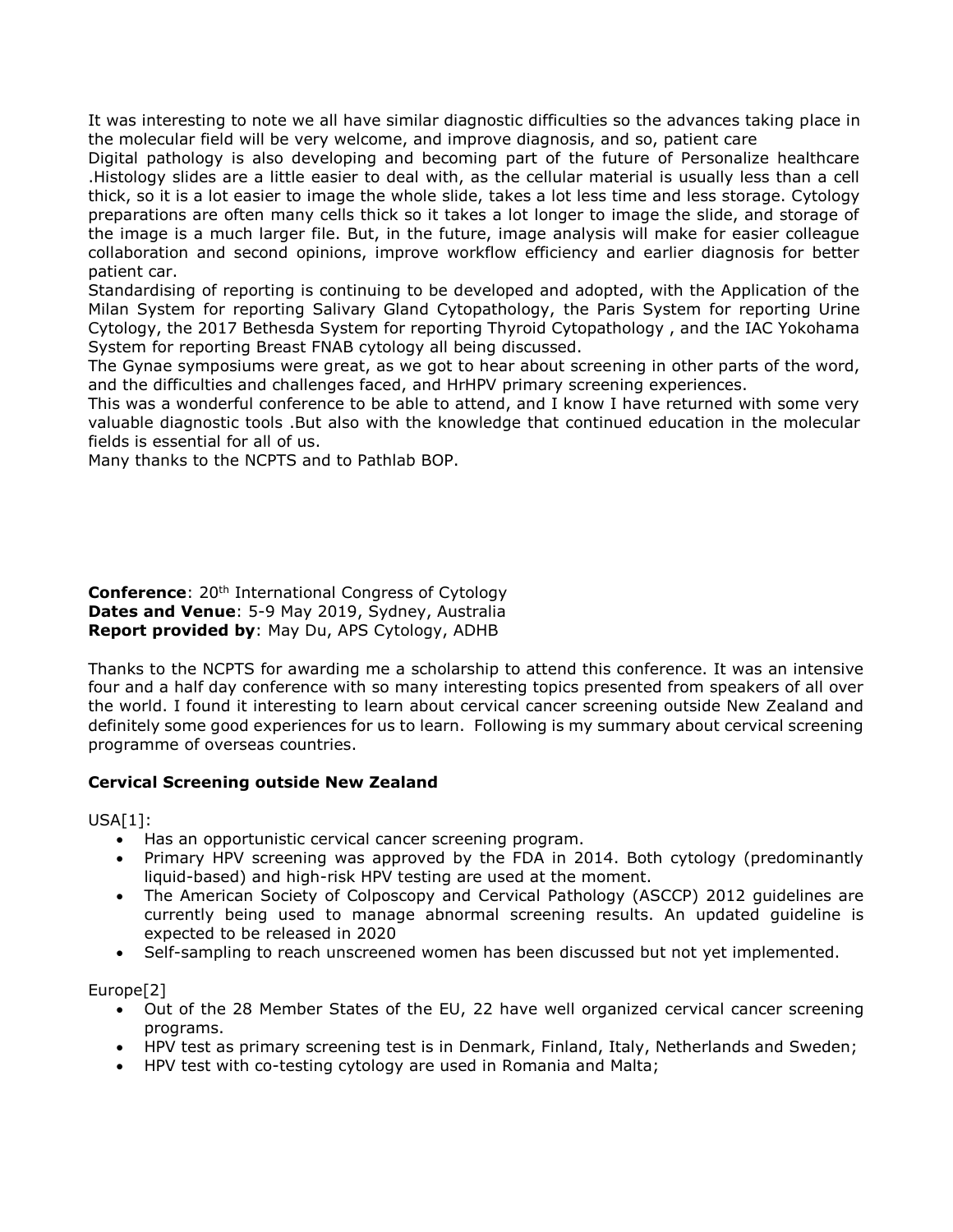- Both HPV test and co-testing with cytology are used in Portugal, where HPV based screening starts at women aged 30 years and cytological screening is recommended for women under 30.
- In France, 3 yearly pap smear in women of 25-65 years old, pilot study towards primary HPV screening has done.

Australia[3,4]

- A National Cancer Screening Register (NCSR) was created to replace the previous statebased Registers
- $\bullet$  HPV test as primary screening was implemented on December 1st 2017
- Issues raised during transition period, there were delay in transferring patient files from state-base Register to newly formed NCSR at the beginning; ongoing issues with patient ID and provision of histories from NCSR to both laboratories and clinicians.
- Data of first 6 months collected from Douglass Hanly Moir(DHM) showed referral rate to colposcopy has increased from 1% to 2.6% in older women.
- Important lessons learnt –communications and engaging with the concerns of all stakeholder groups including the Government, pathology providers, cytologists, clinicians, patients are important for a more smoothy implemantation.

### **References**

- 1. Nayar R, A Snapshot of Cervical Prevention in the USA
- 2. Bergeron C**,** A Snapshot of Cervical Screening in Europe (vs France only)
- 3. Farnsworth A**,** HPV Primary Screening in Australia: The First Year Experience
- 4. Richards A**,** Implementation of HPV Primary Screening

**Conference**: ASCCP XXVI Scientific Meeting 2019

Dates and Venue: 28<sup>th</sup>-31st March 2019 at Grand Millennium Auckland, New Zealand **Report provided by**: Melody Mao, Histoscientist, Anatmic Pathology Services

It consisted of three days of conference. ASCCP had invited keynote speakers Prof Walter Prendiville (IARC, WHO), and Prof Yin Ling Woo (University of Malaya).

There were 10 sessions in this meeting, which were as following:

Session 1: Preventing cervical disease in our regions

Session 2: The burden of cervical cancer in our region

Session 3: Solutions

Session 4: Proffered papers

Session 5: Challenges in management of cervical disease in the era of HPV primary screening

Session 6: Challenges in management of cervical disease in the era of HPV primary screening (continued)

- Session 7: Vulval disease
- Session 8: Problems and solutions

Session 9: Fast and furious

Session 10: Open tumour board; Meet the experts

This whole meeting was organized well, which had good location venue, nice food, friendly staff, and knowledgeable speakers. I liked the quiz of vulval disease most. It is worthwhile to attend a scientific meeting like this.

**Conference:** 20<sup>th</sup> International Congress of Cytology **Dates and Venue**: 5-9 May 2019, Sydney, Australia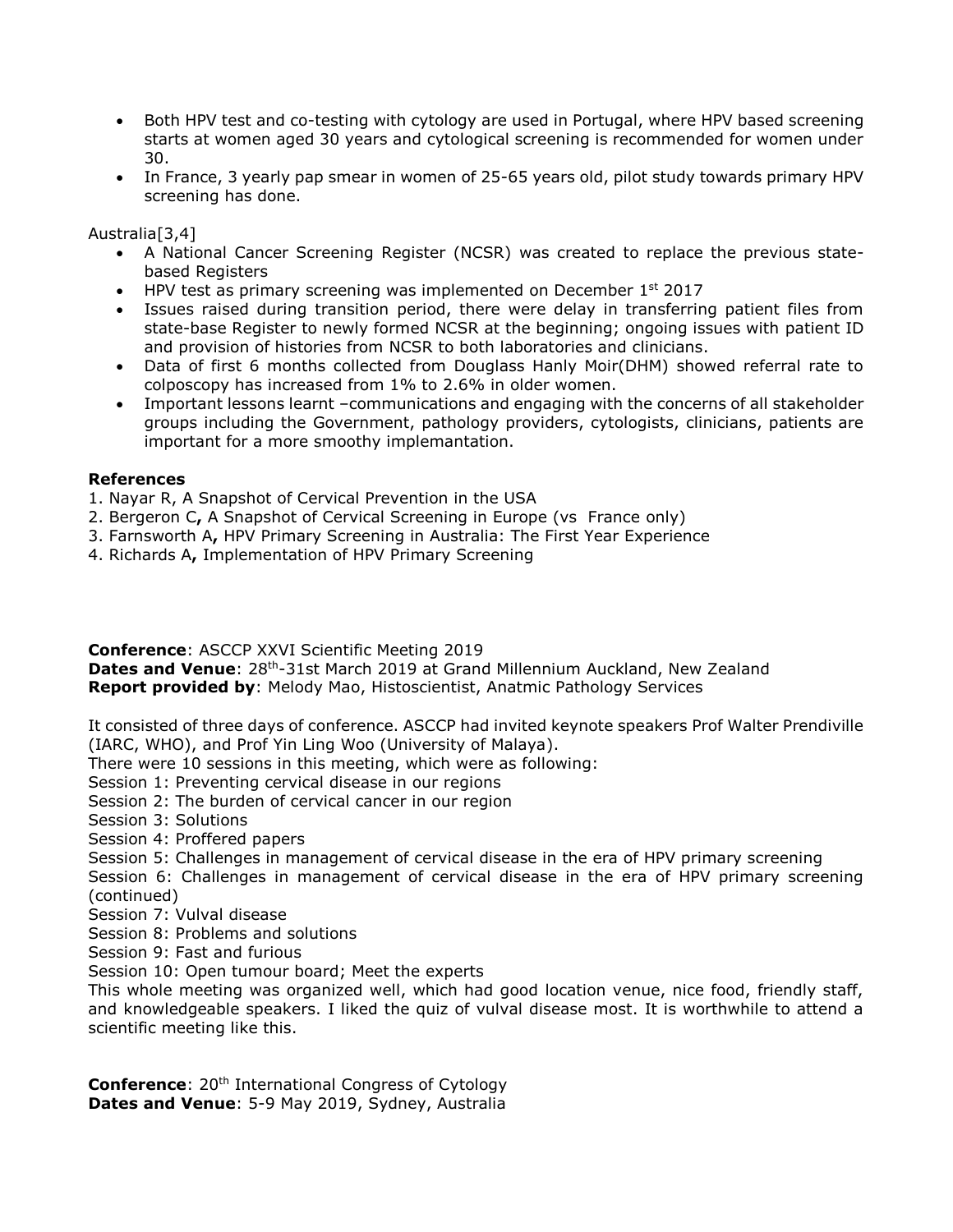### **Report provided by**: Nirup Kumar, APS Cytology, ADHB

I am very fortunate and grateful to be awarded this scholarship to attend the ICC for 6 days in Sydney, Australia. Molecular diagnostics has almost taken over the traditional reporting techniques and this was one of the most highlighted points of the conference.

Firstly I would like to mention that the location was ideal, in a beautiful setting surrounded by lots of eatries and bars. The welcome cocktail party, the dinner and the morning and afternoon teas and the lunches were all awesome.

I paid a lot of attention to thyroid, lymph node and head and neck symposium, however at times it was quite difficult to decide which one to attend as often they were running simultaneously. The salivary gland, pancreas, lung, breast and gynae were equally interesting, so I tried to give a bit of time to all of these sessions.

The Paris Reporting System (TPS) for urine cytology took a bit of priority as we at Auckland Pathology Services (APS) are now going to use this system. The urine symposium was very informative and mainly about:

What led to The Paris System(TPS) for reporting urine cytology and the creation of a NEW Diagnosti Paradigm

What does malignancy mean in cytology and how TPS affects the indetermine categories such as Atypical and Suspicious.

\* Overall a standardised reporting system will be introduced.

The slide sets and cases presented were of good quality and beneficial in categorising the urine atypias.

It was also a great pleasure meeting all those famous speakers, most of who have been the authors of a lot of our text books. Overall all the topics were extremely well covered and presented.

Lastly I would like to convey my sincere thanks to NCPTS for kindly sponsoring and giving me the apportunity to attend the International Cytology Congress (ICC).

I have learnt a lot by attending this conference and will certainly apply these diagnostic criteria in my day to day working carrier in cytology.

**Conference:** Australian Society for Colposcopy and Cervical Pathology 26th Scientific Meeting **Dates and venue:** March 2019, Grand Millennium Hotel, Auckland

**Report provided by:** Ruth Williams, Histoscientist, Medlab Central, Palmerston North

This meeting was held over three days and contained 10 sessions, each session with multiple speakers. I have chosen to report on the success Australia has seen following the implementation of their vaccination schedule, the variety of challenges that are still faced in the Pacific countries and the situation in Malaysia, which seems to be somewhere in between.

The topic of the first session was 'Preventing Cervical Disease in our Regions'. Julia Brotherton (National HPV Vaccination Program Register, East Melbourne, VIC, Australia) opened this session with an overview of the Australian HPV vaccination schedule, implementation, monitoring and challenges. The vaccination schedule appears to have been a great success since it commenced in 2007, with 80% coverage for three doses in females. It was noted that the coverage for vaccination is higher than the coverage for cervical screening. Data collected from 2007 onwards shows a decline in the prevalence of HPV infection, genital warts and cervical lesions. The prevalence of HPV infection in unvaccinated women has also declined, known as herd immunity. In 2018 there was a move to a two dose only vaccination, however it was implied that one dose may be sufficient for protection against HPV and hope for the future that every girl and boy could be vaccinated in childhood as part of routine immunisations.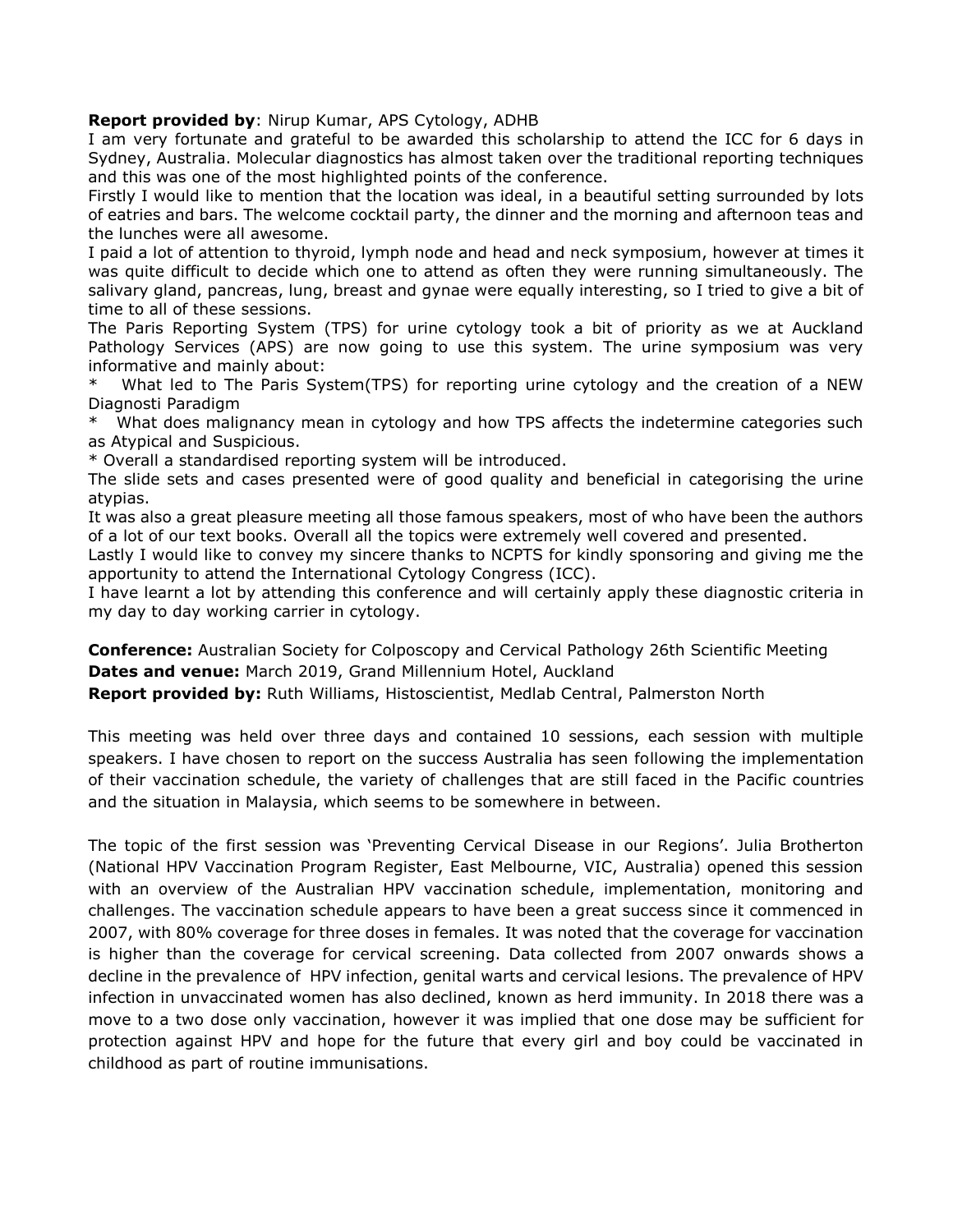The topic of Session Two was ' The burden of Cervical Cancer in our Region'. This session gave an overview of the prevalence of cervical disease in Papua New Guinea (PNG), Cook Islands and Fiji. PNG has one of the highest incidences in the world for cervical disease. There is currently no screening programme or vaccination schedule, and very limited laboratory services. The Cook Islands currently follow the New Zealand Guidelines for cervical screening; the liquid based cytology samples collected are also sent here to be screened. In 2011 a vaccination programme was introduced for girls aged 9 to 13 covering HPV type 16 and 18. As of 2015 there was 95% uptake for the vaccine in the target group. Plans for the future in the Cook Islands include shifting to primary HPV testing in 2021 along with New Zealand, introducing a new vaccine which covers more HPV subtypes and establishing their own screening unit which will make testing more affordable. Fiji faces challenges within the population that directly affects the prevalence of cervical disease. There is a lack of sexual health education including knowledge of cervical cancer and screening, and they face the issue of disempowerment of women. In 2012 a vaccination programme was introduced with coverage of approximately 50-60%, however there is no screening program in place. Screening was shown to reach less than 10% of women and if abnormalities were seen, less than half would return for follow up appointments. A common factor seen in these locations is the geographical barrier. There are women living in rural isolated areas which limits access to screening, and treatment if needed. A potential solution for women in these areas (and other low resource countries) was outlined by Andrew Vallely (The Kirby Institute UNSW, Sydney) which involved self collected HPV DNA samples, testing of these samples and same day treatment via cervical ablation.

One of the speakers I found most interesting was Professor Woo Yin Ling (University of Malaya, Malaysia) who gave a three part talk on the topics of HPV vaccination, HPV primary testing and cervical screening in Malaysia. In 2010 a government funded, school-based vaccination program was introduced for all 13 year old girls, which was very successful with 90% coverage. Due to more than 50% of the population being Muslim, they faced the challenge of obtaining Halal certification. Although the implementation of the vaccination program has been successful, screening is still an issue. Malaysia currently has a screening program established however the number of women participating is very low. This can be due to many factors e.g time constraints for patient and provider, family commitments, patient fears and cultural barriers. A solution is needed and from there Project ROSE (Removing Obstacles to Cervical Screening) was developed. This project is a pilot primary HPV testing program, with the goal to increase the number of women participating in cervical screening and lower costs for patients. This was to be achieved by introducing self collection of samples, HPV DNA test as opposed to cervical cytology and an electronic tracking system for patients. The self collection of samples seems to be widely accepted, requires minimal space, and offers privacy and empowerment for women. The screening areas are totally mobile and the HPV testing is done on site which gives the ability to obtain same day turnaround of results. Approximately 60% of the population in Malaysia have a mobile device, this was taken advantage of when developing a simple and effective way to track patients, results and referrals for treatment. Participants registered their details at the time of screening and any results and follow up communication came directly back through their mobile phone. With this technology 91% of women with abnormal results were able to be tracked and followed up. Through the planning, design, staff training and hard work gone into developing project ROSE, they have found a way to overcome barriers that are contributing to the lack of women participating in cervical screening.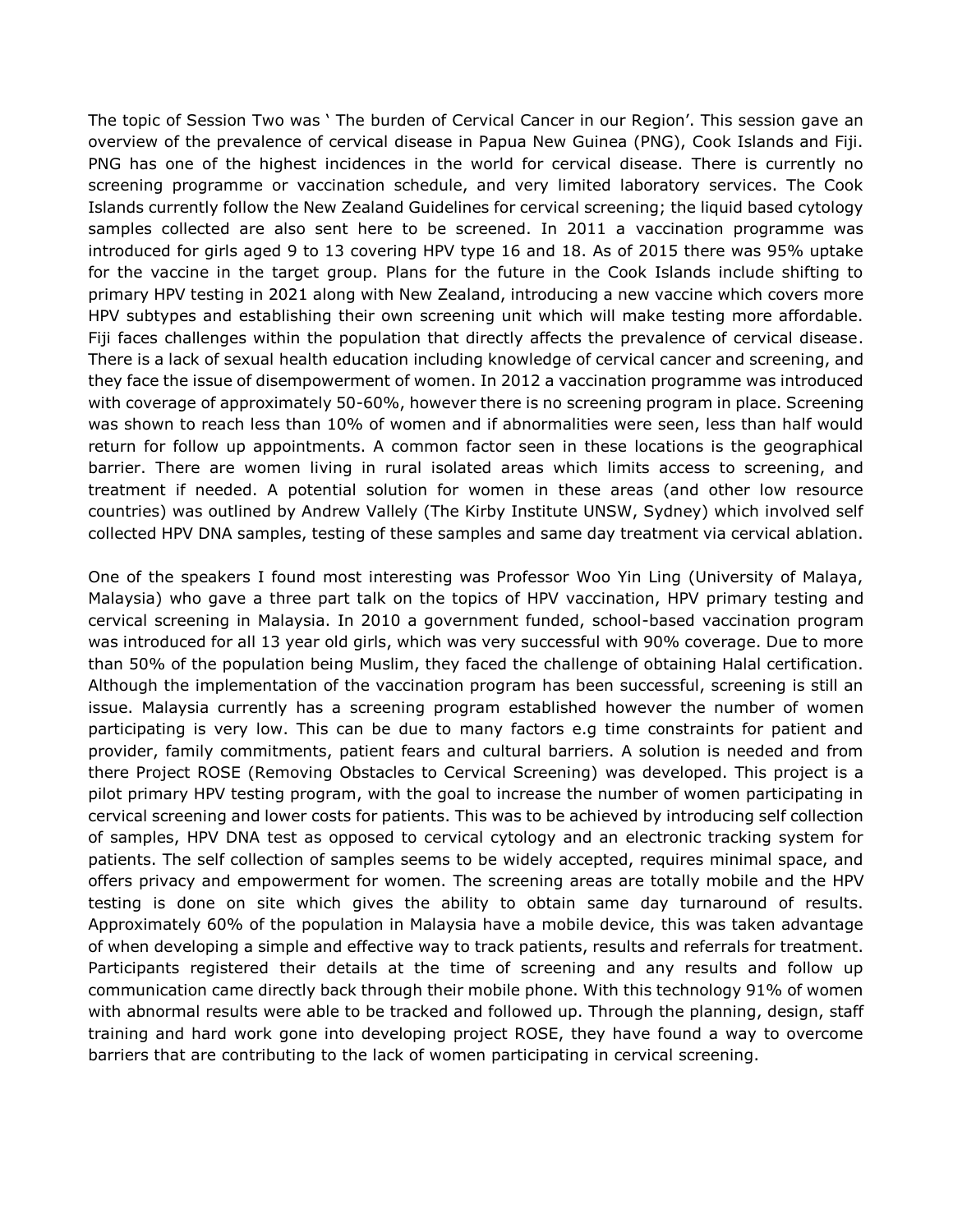As a histology scientist I don't often have the opportunity to hear about cervical disease from the colposcopy point of view. I found that attending this conference has been very valuable for my own learning and understanding how we are all contributing to eliminate cervical disease in our region. I would like to thank the NCPTS for the scholarship funding that allowed me to attend this conference.

**Conference:** The 20<sup>th</sup> International Congress of Cytology **Dates and Venue**: May 5-9 2019 International Convention Centre, Sydney, Australia. **Report provided by**: Sheryl Worthington, Cytoscientist. ADHB – APS, Mt.Wellington Auckland.

I was lucky enough to attend the 20<sup>th</sup> International Congress of Cytology held at the International Conference Centre, Sydney in May this year. It was the biggest Cytology conference I had attended, and had several lectures in different rooms going on at the same time, so it was a juggling act to decide which ones to attend throughout the day!

The lectures started at 8am each day and ran for 1 hour 45 minutes each, leaving half an hour for morning and afternoon tea breaks and a two hour lunch break. This is when you could have your lunch, socialise with other attendees, browse the exhibits set up or attend a lunchtime seminar – which is what I did. The lunchtime seminars were catered so you got your own lunchbox to eat while listening to the speaker. Each day then finished at 6pm.

The conference dinner was also held in the International Conference Centre and was a fun night with good food, a loud band playing plenty of Ausie hits and a lot of dancing. It was a fantastic conference with an abundance of cytological knowledge being passed on via the lectures and also the many group and one on one conversations before and after.

The highlight for me would be listening to several international speakers presenting their experiences with HPV testing in their laboratories and country, as this is a topic playing on all our minds here in New Zealand.

If you have the opportunity to attend the next International Congress of Cytology, I would jump at the chance. I wish to thank the NCPTS for the opportunity the scholarship funding has provided in allowing me to attend this conference.

**Conference:** The 20<sup>th</sup> International Congress of Cytology **Dates and Venue**: May 5-9 2019 International Convention Centre, Sydney, Australia. **Report provided by**: Christine Hide, Cytology Technician, Path Lab, Bay of Plenty.

The 2019 ICC provided a plethora of educational material for attendees, with the main focus on Non Gynaecological and Molecular presentations with a smaller Gynaecological content.

I found two papers interesting, the first was given by Professor Ritu Nayar MD MIAC from Northwestern University, Chicago, USA. " A Snapshot of Cervical Cancer Prevention in the USA." The following is a summary of that report. The cervical cancer rate in the USA is 6.4/100,000; comprising 0.8%of all new cancer cases (13,240 new cases in 2018) with the majority cancers occurring in unscreened or women not screened in the last five years. The total number of HPV positive cases in the US is approximately 33,000. HPV vaccination was implemented in 2006 with the first generation, VLP Gardasil quadrivalent vaccine for females 11-12 years and females 13 through 26 years if not previously vaccinated. In October 2009, the Cervarix bivalent vaccine was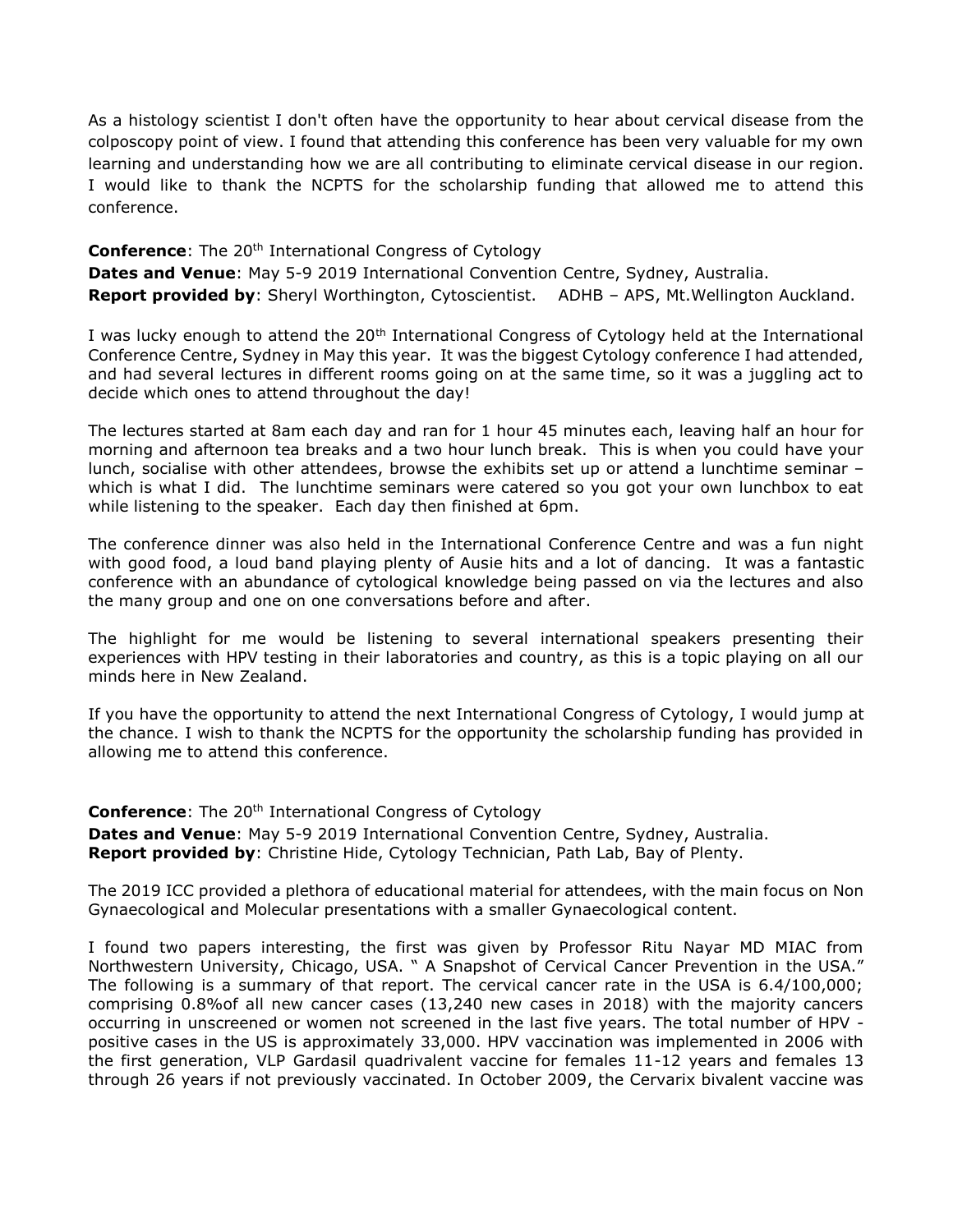licensed and in October 2011, HPV vaccination was approved for males. In 2014 Gardasil 9 was approved and since 2017, is the only vaccine marketed in the USA.

Uptake has been slower than expected due to many reasons and there is a lack of a school based program. As of 2017, 69% of females and 62% of males eligible have received at least one dose of vaccine, with the eligibility extended to 27 - 45 year old females and males in 2018.HPV vaccine coverage is increasing, although remains lower than for other vaccines and has not reached the Healthy People target of 80% coverage in the 13 - 15 yr age group, however a decline in genital warts and CIN has been observed. Concentrated efforts are ongoing at all levels, to improve vaccination rates. The US has an opportunistic cervical cancer screening programme.

Both cytology (predominantly liquid based) and HrHPV testing are used, with co-testing still the preferred option. Primary HPV testing was approved by the FDA in 2014, but has seen minimal uptake in the US. There are 5 high risk HPV testing platforms FDA approved, 4 DNA based and 1 mRNA; two are approved for Primary testing and partial genotyping is used in patient management. Development of additional biomarker testing and automation is underway. Self- sampling to reach unscreened women has been discussed, but not yet implemented. The development of the next generation of American Society of Colposcopy and Cervical Pathology (ASCCP) Risk based management Guidelines for abnormal screen results and prevention of cervical cancer is currently underway and expected to be released in 2020.

The second interesting paper was by; JC van der Linden, Cytopathologist, MD PhD, Dr AJC van den Brule, PhD, and Dr CJJ Huijsmans PhD, Clinical Molecular biologists. The Dutch Nationwide cervical screening programme based on primary HrHPV screening with cytology triage and introduction of self - sampler. In 2017 the nationwide cervical screening programme was completely remodelled. Previously delivered by liquid based cytology as primary screening, followed by HrHPV Triage, performed in 50 laboratories, by over 150 cytotechnicians and at least 100 Pathologists. Starting in 2017, the HrHPV primary screening was performed in 5 laboratories using one test (Cobas 4800 HPV test, Roche Diagnostics) and one liquid based cytology test (PreservCyt, Hologic), followed by cytology triage for positive samples. Besides a dozen Molecular technicians and clinical molecular biologists responsible for the HrHPV testing, around 25 cytotechnicians and pathologists are now responsible for the Cytology. Food for thought ??

I thank the NCSP for providing me with the funds to attend this conference. A great learning experience.

# **Reports for 2017 Courses and Conferences**

Conference: **Australian Society of Cytology 47th Annual Scientific and Business Meeting** Dates and Venue: **October 2017, QT Hotel Canberra** Report provided by: **Savannah Young, Cytoscientist. Medlab Central, Palmerston North**

The 2017 conference was held in Canberra, which I have deemed the Palmerston North of Australia; a laid back big city. A large focus was on the standardisation of reporting systems for both cytology and histology. This is an important part of ensuring clinicians can clearly understand our results and ensuring results are transferrable in a global context. Professor Lyndal Anderson (Royal Prince Alfred Hospital, Sydney) discussed a recently published protocol for reporting cervical histology, which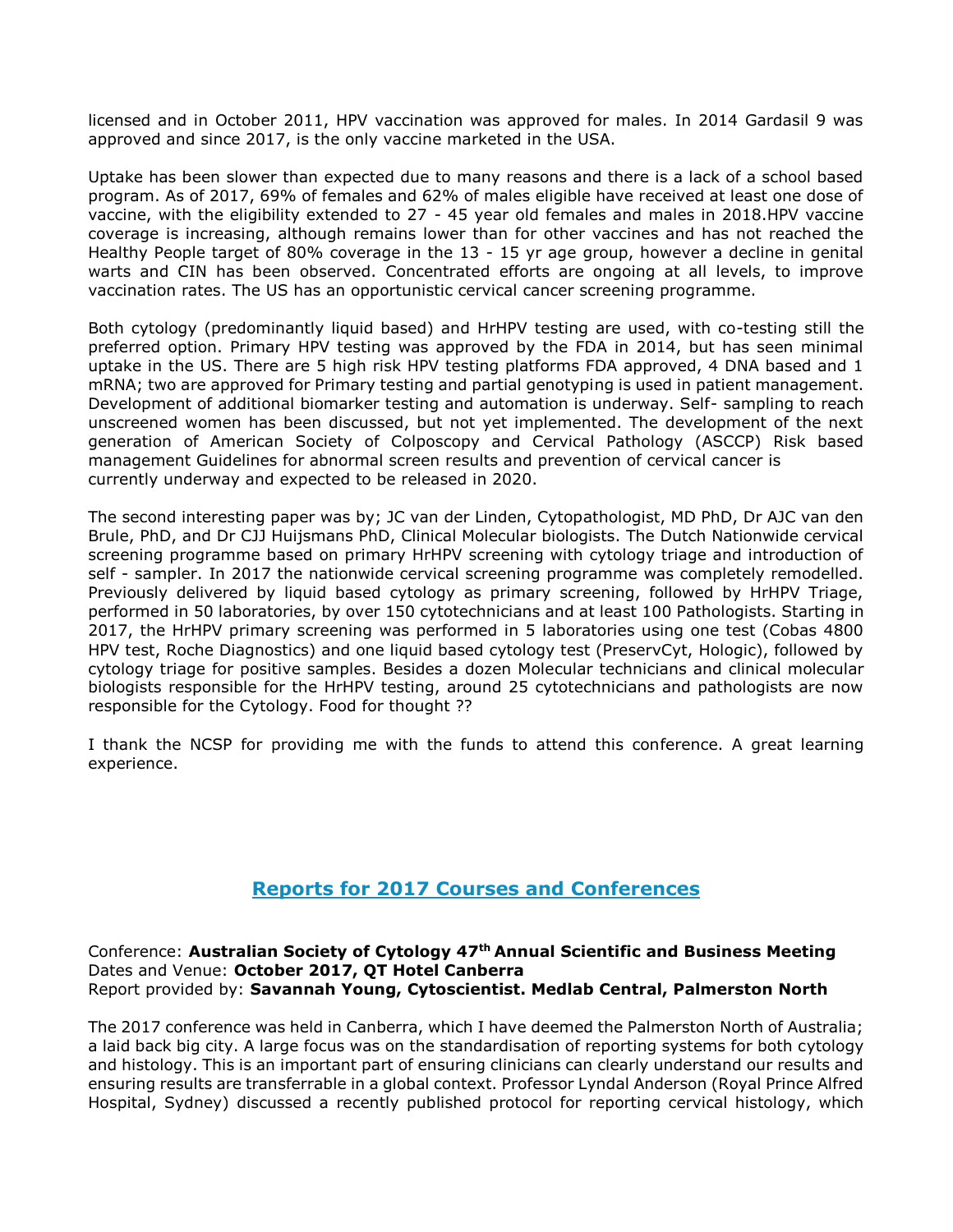aligns better with the Australian National Cytology Screening Programme terminology. Professor Michael Henry (College of Medicine, Mayo Clinic) focussed on the updated version of the Bethesda System for Reporting Thyroid Cytology. Particularly of note in the 2016 edition was a focus on use of molecular ancillary testing, for example detection of mutations in *BRAF* and *RAS* genes. Finally, Professor William Faquin (Harvard Medical School, Boston) introduced The Milan System for Reporting Salivary Cytopathology. Within this system each category includes an associated risk of malignancy, for example "Non-diagnostic" aspirates are associated with a 25% risk of malignancy. Estimation of risks can therefore guide clinical interventions.

A particular highlight for me was Michael Henry's presentation on High risk Human Papillomavirus (HrHPV) co-testing and primary screening in the United States (US). It was interesting to hear that cancer screening in the US is not government subsidised and there is no standardisation or guidelines for cervical screening. Hence screening tests are typically dependent on the beliefs of individual insurance companies or clinicians. This made me particularly proud to be a part of the NZ Cervical Screening Programme where all women have access to standardised testing. HrHPV primary screening is currently optional for US women and there is an uptake is less than 5%, likely due to the historical emphasis on co-testing with both cytology and HrHPV testing. William Faquin spoke of HrHPV in a different context, via its role in head and neck Squamous Cell Carcinoma (HNSCC). HPV-positive oropharyngeal SCC (usually type 16) is associated with an improved response to therapy compared with alcohol and tobacco related cases. Again this provides an opportunity to use HrHPV testing to improve patient outcomes by potentially reducing dosage. Oropharyngeal SCC has even surpassed cervical SCC rates. All in all my weekend in Canberra was filled with sunshine, passionate speakers and even a quick visit to the Floriade flower festival. Thanks to the NCPTS for making it happen.

Conference: **Australian Society of Cytology 47th Annual Business and Scientific Meeting** Dates and Venue: **October 2017, QT Hotel, London Circuit, Canberra** Report provided by: **Mary Budd, Cytology Scientist, Anatomical Pathology Services, ADHB**

I was fortunate to be a recipient of a scholarship provided by the NCPTS to attend the 2017 Australian Society of Cytology conference in Canberra. Due to the number of attendees from NZ that will also be submitting reports, I have focused on one presentation that I found particularly interesting.

One of the invited guest speakers, Professor Michal Henry who is the current Director of General Cytotechnology at Mayo Clinic in Minnesota, gave a very engaging presentation on "HPV Co-testing and Primary Screening in the United States". I felt this was a very compelling presentation as I feel it comes at a crucial moment in the evolution of cervical cancer screening for many countries including NZ, as we look at moving to Primary HPV Testing.

Currently in the U.S, the majority of women receive LBC and if the patient is over the age of 30 years, they receive HPV co-testing. The Mayo Medical Laboratory where Prof Henry works has offered primary HPV screening since 2015 with only very minimal uptake. A major part of the lack of interest in primary HPV screening is due to the fact that studies have shown co-testing to have a definite increase in sensitivity of the detection of CIN2+ and a negative co-test has a stronger negative predictive value for significant disease over the next 3-5 years.

A growing body of literature supports Pap Cytology WITH HPV testing as superior over cytology alone. Prof Henry feels it gives clinicians a greater opportunity to address pre-cancer risk which gives women greater certainty.

Co-testing identifies women with pre-cancer or risk of pre-cancer that are missed by pap-cytology. Prof Henry felt co-testing had better risk stratification as clinicians could treat women in need of greater care and could reassure the majority of others that are low risk so no extra colposcopies will be required.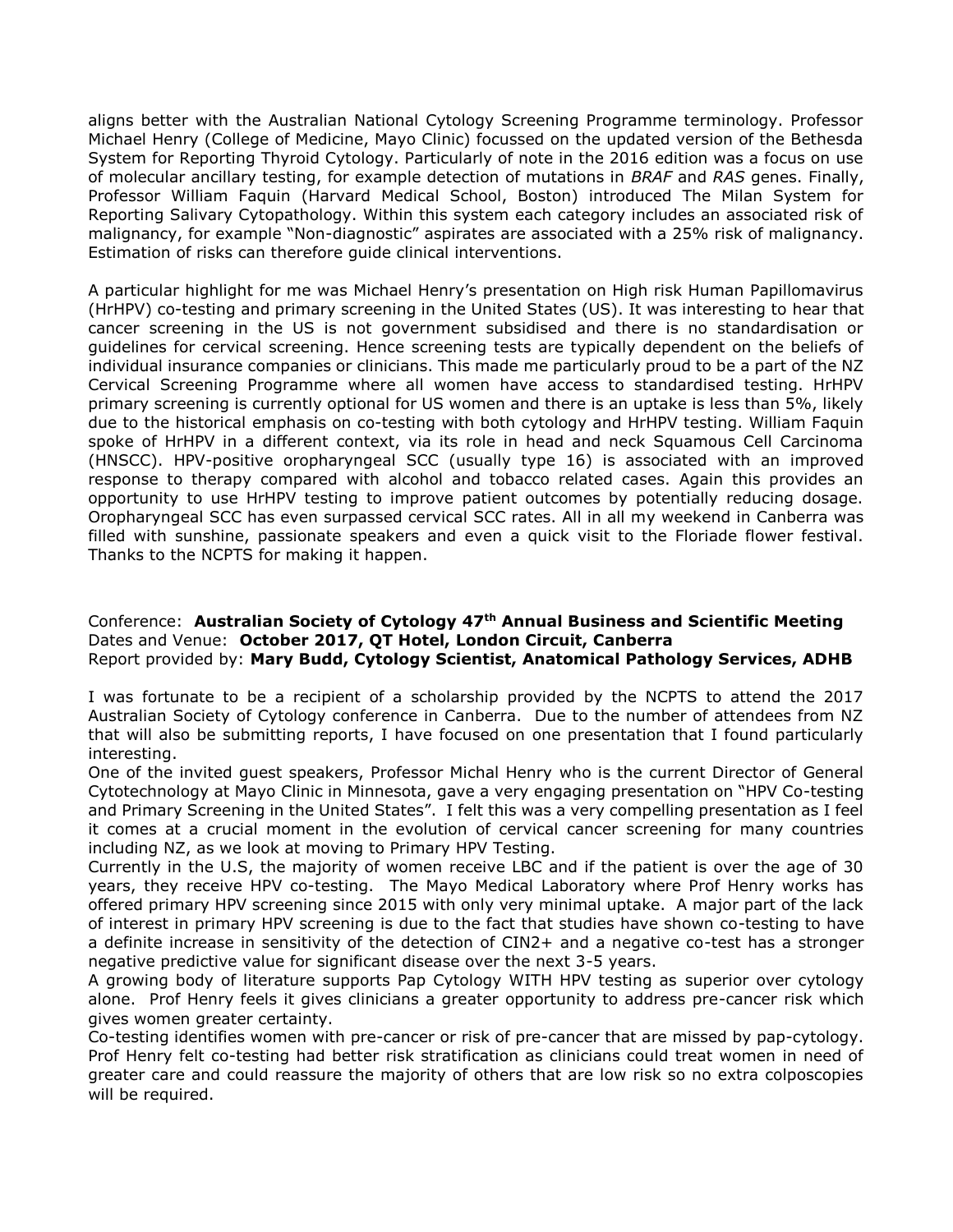We know it is possible for HPV testing to give false negative results for a number of various reasons (eg. due to low viral loads, older age of woman etc). I think this presentation highlights the limitations of HPV testing alone and that maybe co-testing (although it would add an additional cost) may be a more effective method, giving patients better protection and a real possibility for NZ to look at in the future.

I would sincerely like to thank the NCPTS for kindly providing me with the funds to attend this conference. It was a definite learning curve which I am very grateful for.

### Conference: **Australian Society of Cytology 47th Annual Business and Scientific Meeting** Dates and Venue: **October 2017, QT Hotel, London Circuit, Canberra** Report provided by: **Christl Kirstein, Cytology Scientist, Anatomical Pathology Services, ADHB**

Cytology is at a cross roads, with the HPV primary testing imminent, and sadly this has taken its toll on the sector. The atmosphere was always one of great enthusiasm and anticipation for the new knowledge to be gained, but this was now replaced by insecurity and despondency.

I therefore decided to write my report on the paper presented by Gillian Phillips entitled "Supporting the Workforce".

Gillian was entrusted with this task and the first step was the establishment of a steering group. Three areas of need were identified, providing communication, LBC training and support transition services.

Communication was provided through regular news letters, as well as, formation of a web-site to which everybody had open access. LBC training was already being done in all the labs and four universities were using LBC in their training.

The major part of the resources was directed into the appointment of career management specialists to provide a range of support services through workshops and on-line resources. Consultants were made available. They divided their task into three phases.

Phase one was to provide a needs analysis. This was to be completed in early 2016 and all the labs were to be involved.

Phase two comprised the presentation of workshops aimed at building personal skills to cope with ambiguity and change, leading yourself through change, value and direction, as well as, support for the managers.

Phase three comprised of workshops providing skills in job search, resume building interview skills and planning for retirement. Also two webinar workshops were provided on retirement planning.

These workshops were held in Perth, Adelaide, Hobart, Melbourne, Canberra, Sydney and Brisbane. All workshops had a webinar alternative. A total of 58 workshops were held with 641 participants. Five webinars were delivered.

At this point the project was extended with the government providing extra funding for this to happen. Extended on-line support resources until 2018 were introduced. One extra workshop was to l be delivered in each state in early November. An additional webinar would be provided and participants would be advised in making connections that count, through Networking and Linkedin. Also the development of an ongoing CPD resource for lab medical professionals performing cervical screening tests with the NCSP, which will explain how the testing fits into the broader program, the new guidelines and the clinical implications.

I wish to thank the NCPTS for the scholarship awarded to me, enabling me to attend this conference.

# Conference: **Australian Society of Cytology 47th Annual Scientific and Business Meeting**  Dates and Venue**: 13-16 October 2017, QT Hotel, Canberra**

Report provided by: **Akira Akagi, Cytoscientist, ADHB Anatomic Pathology Service, Auckland**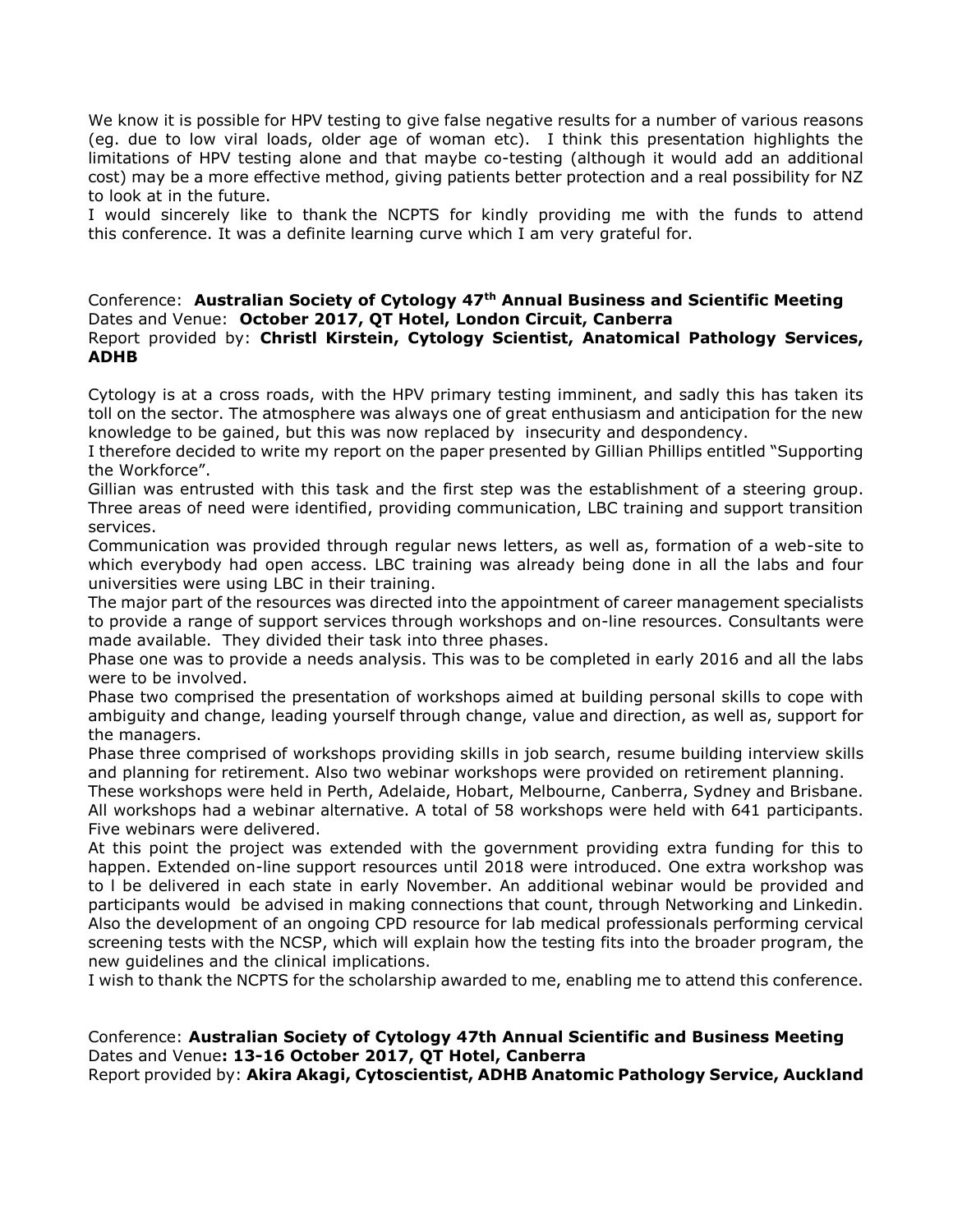I was fortunate to be awarded a scholarship to attend the ASC 47th Annual Scientific and Business Meeting. The theme that permeated throughout this conference was "Spring into Canberra". I had a chance to visit Floriade which was very beautiful flower festival on Sunday afternoon.

The conference was an intensive 3 days of presentations, more non-gynaecology cytology ratherthan HrHPV testing and gynaecological cytology. This report focuses on one talk relating to non-gynaecology cytology.

I found this presentation by Dr. Kennichi Kakudo (Japanese Speaker) one of the most interesting of the conference, because we test many thyroid specimens in New Zealand.

### The following is a summary of **Dr. Kennichi Kakudo's talk "Japanese Approach to the Reporting System of Thyroid FNA Cytology**."

Asian thyroid practices have implemented the American Thyroid Association guidelines. Significant deviations in actual risk of malignancy (ROM) have been reported in Asia. With a review of the literature from Asia, the authors examine the underlining reasons for actual ROMs reported in Asia being so different from western practice based on the author's perspective. Although the most popular diagnostic system for thyroid cytology used in Asian countries is the Bethesda system, the Japan Thyroid Association published clinical guidelines, including a national reporting system for thyroid cytology, to adapt conservative clinical management (active surveillance and strict triage patients for surgery) for low-risk thyroid carcinomas. As less aggressive clinical management is favoured in Asian societies, strict triage of patients with indeterminate thyroid nodules for surgery is usually applied, which ultimately reduces overtreatment of indolent thyroid tumours. As a result, low resection rates and high ROMs for indeterminate nodules were achieved in Asian practices using the same Bethesda system. Recently, borderline thyroid tumours were introduced in the thyroid tumour classification and significant decreases in ROMs have been reported in the indeterminate categories in western practice. However, ROM of indeterminate nodules remained high in Asian practice even after borderline tumours were deemed benign. These results suggested that the diagnostic threshold of papillary thyroid carcinoma-type nuclear features varied among practices (stricter in Asia than in western practice), and diagnostic surgery was not performed for a significant number of indeterminate nodules with benign clinical features in Asian practice, resulting in low rates of borderline tumours in surgically-treated patients.

I would like to thank The National Cervical Pathology Training Service for the opportunity to attend this conference. However, not many Australian cytoscientists attended this conference. I felt that this was due to the potential loss of cytology jobs due to the impending implementation of primary HrHPV testing. It was sad to see the effect that primary screening with HrHPV will have on many cytology scientists who perform gynaecology cytology only, for the National Cytology Screening Program in Australia. I felt that this is our future for New Zealand's cytology too.

### Conference: **Australian Society of Cytology 47th Annual Business and Scientific Meeting**  Dates and Venue**: October 2017, QT Hotel, Canberra***.*

### Report provided by: **Azusa Akagi, Cytoscientist. ADHB Anatomic Pathology Services,**

I was fortunate to be awarded a National Cervical Pathology Training Service (NCPTS) Scholarship to attend the 47th Annual Scientific and Business Meeting of the Australian Society of Cytology. It was two and half days of intensive educational meetings.

It covered topics of both Gynae and Non-Gynae cytology using morphology and molecular biology for diagnoses. As gynae cytology testing is transitioning to HrHPV testing, this conference had more non-gynae topics.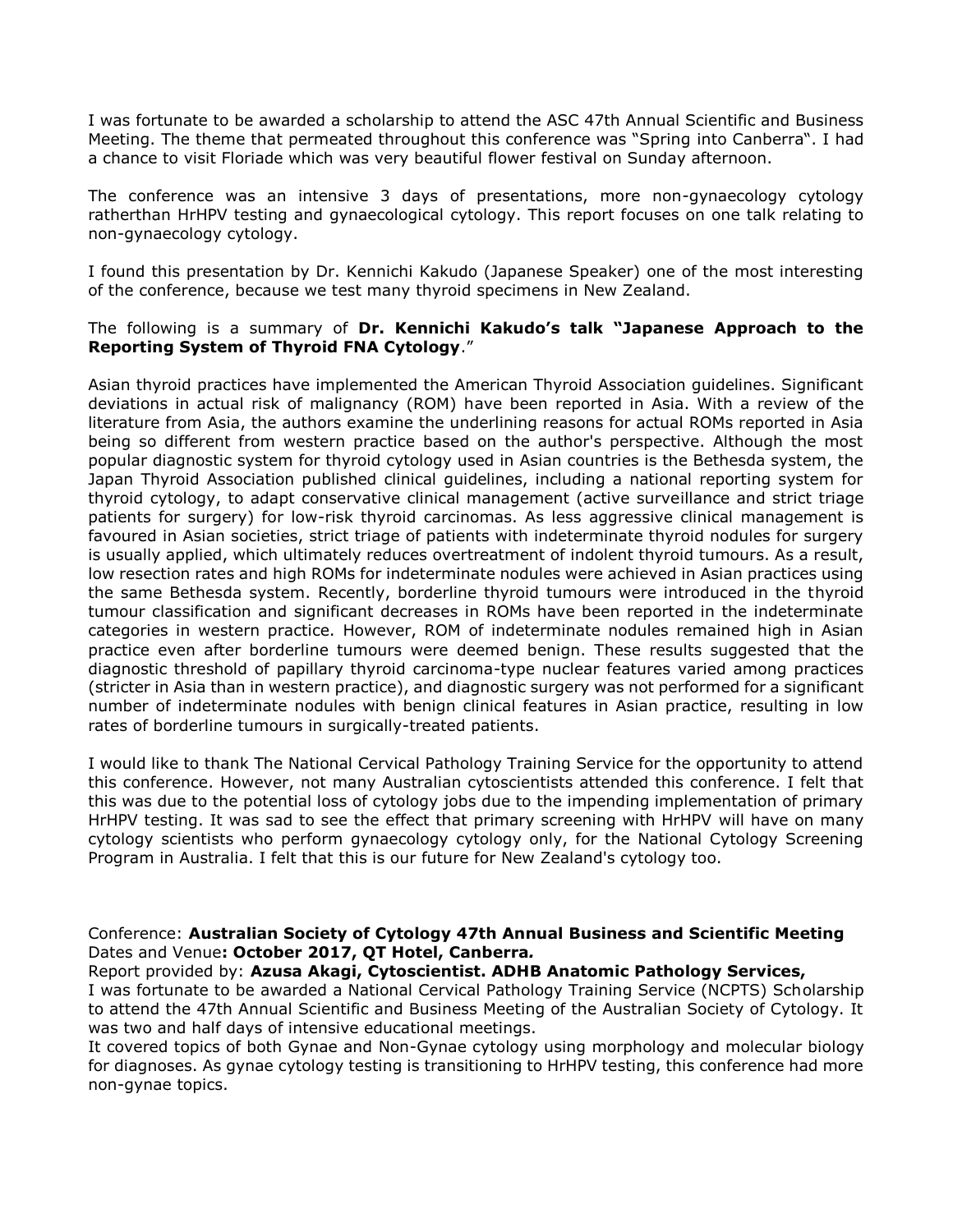Canberra is a beautiful city. I enjoyed their "Spring into Canberra" which was the theme. The cocktail party at "The Deck at Regatta Point" was lovely. We could see Floriade (Flower Festival) and the nibbles were good.

The conference dinner was also very nice, good food and nice mingling.

I found this presentation by **Prof William Faquin** one of the most interesting of the conference.

### The following is a summary of Prof William Faquin's talk **"Structured Reporting of Salivary Gland FNA: The Milan System for Reporting Salivary Gland Cytopathology"**

The Milan System for Reporting Salivary Cytopathology (MSRSGC)

The name reflects the first meeting of the core group during the 2015 annual meeting of the European Cytology Congress in Milan, Italy.

The MSRSGC consists of 6 diagnostic categories.

It is an evidence-based system which correlates diagnostic categories with risk of malignancy (ROM) and clinical management.

Given the current lack of a uniform reporting system for salivary gland FNA, the International Academy of Cytology (IAC) has established an international working group (over 40 participants from 15 countries) of cytopathologists, pathologists and head and neck surgeons.

The goal of this group is to establish a tiered classification system that has been designated the Milan System for Reporting Salivary Cytopathology (MSRSGC)

1) Non-Diagnostic

Insufficient quantitative and/or qualitative cellular material to make a cytologic diagnosis.

10% would be a target maximum rate.

2) Non-Neoplastic

Specimens lacking evidence of a neoplastic process: Inflammatory, metaplastic, and reactive.

Reactive lymph nodes (flow cytometry is needed).

3) Atypia of undetermined significance (AUS)

Containing limited atypia; indefinite for a neoplasm.

The majority will be reactive atypia or poorly sampled neoplasms.

Specimens are often compromised (eg, air-drying, blood clot).

Should be used rarely (<10 % of all salivary gland FNAs).

- 4) Neoplastic:
	- a) Benign Neoplasm

Reserved for clear-cut benign neoplasms

b) Salivary Gland Neoplasm of Uncertain malignant potential (SUMP)

Reserved for FNA samples which are diagnosis of a neoplasm; however,

- a diagnosis of a specific entity cannot be made.
- 5) Suspicious for Malignancy

Aspirates which are highly suggestive of malignancy but not definitive.

6) Malignant

Aspirates which are diagnostic of malignancy.

I would like to thank the NCPTS for kindly providing me with the funds to attend this conference.

Conference: **Australian Society of Cytology 47th Annual Scientific and Business Meeting** Dates and Venue: **October 2017, QT Hotel, 1 London Circuit, Canberra** Report provided by*:* **Kervin Govender, Cytoscientist, Anatomical Pathology Services, ADHB**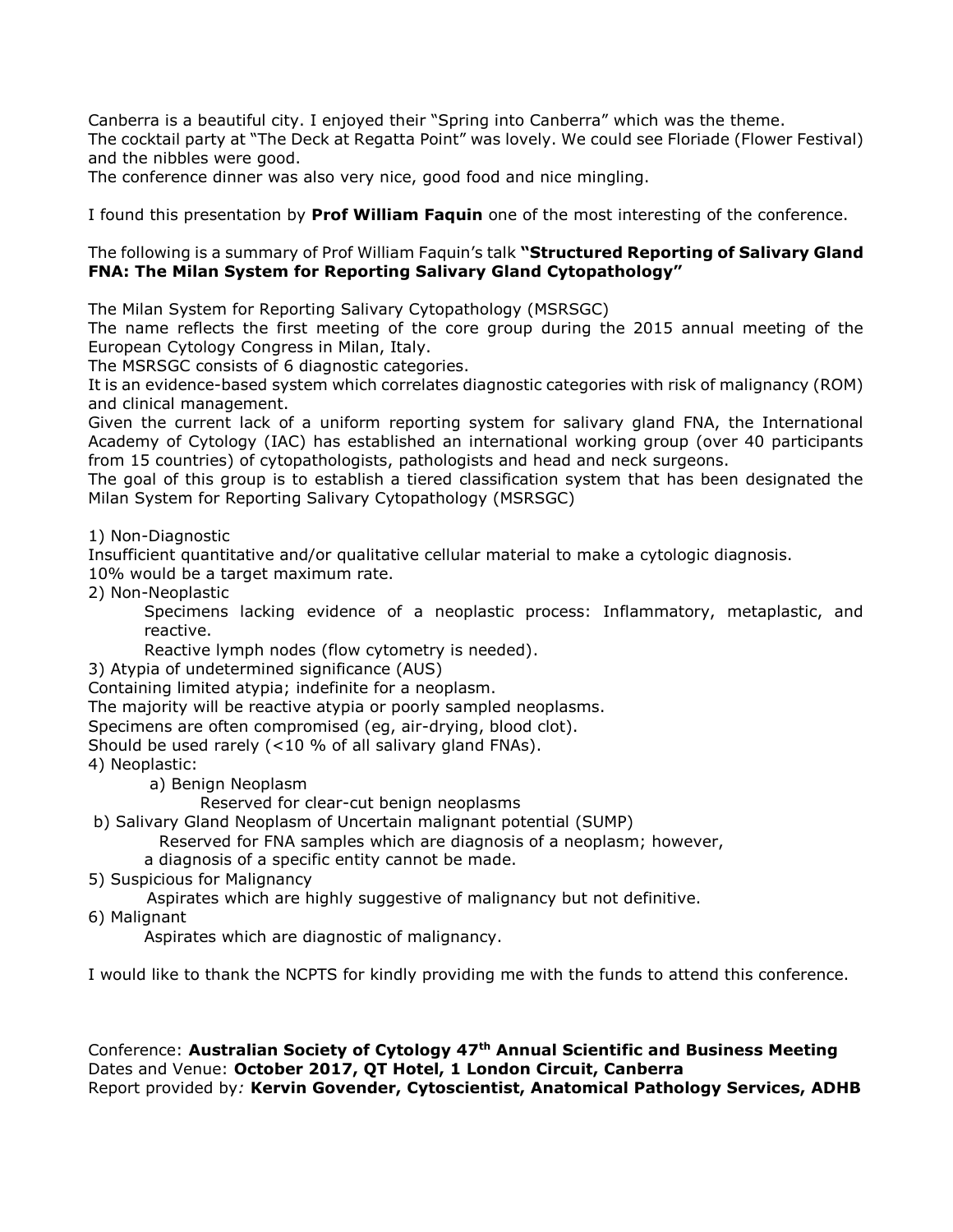The reason I chose to elaborate on Professor Faquin's talk is due to the recent increase in the number of fine-needle aspirations (FNAs) and the popularity of on-site evaluation for specimen adequacy. Many laboratories, including ours tend to rely on cytoscientists to attend these procedures and as one of three cytoscientists at my laboratory that regularly attend off-site FNAs (most of which are from the thyroid gland), I certainly enjoyed the following talk by Professor Faquin.

Impact of New Entities on Thyroid Cytology by Professor William C. Faquin

The increase in Thyroid Cancer diagnosis in the last three decades coincided with the importance that Ultrasound guidance plays in the early detection of small lesions.

The advantages of Ultrasound guided FNAs:

- Safe and relatively painless as local anaesthetic provided
- There is no radiation exposure to the patient
- Images are captured in real-time, showing the structure and movement of internal organs
- The procedure is non-invasive and helps clinicians diagnose and treat medical conditions

"Papillary thyroid carcinoma (PTC) is the most common malignant tumour of the thyroid gland, and the follicular variant of PTC (FVPTC) is the most common PTC subtype. The diagnosis of the FVPTC is based upon a follicular growth pattern combined with nuclear features of PTC. Two major subtypes of FVPTC have been described: Infiltrative and encapsulated. In recent years, molecular profiling has indicated that encapsulated FVPTC more closely resemble follicular adenoma/follicular carcinoma while infiltrative FVPTC is similar to classic PTC."

Professor Faquin explained that "A subset of encapsulated FVPTC lacking capsular or vascular invasion has been shown to have a very low rate of recurrence or metastasis, yet it was still being clinically managed similar to conventional forms of PTC leading to overtreatment such as total thyroidectomy and radioactive iodine."

Professor Faquin explained that "To solve the Thyroid Cancer Problem":

- Pathologists need to modify their threshold
- Radiologists should avoid small lesions
- The development of molecular tests

The entire conference was enjoyable and extremely educational and I would like to thank the NCPTS for the opportunity the scholarship funding has provided.

Conference: Australian Society of Cytology 47 Annual Business and Scientific Meeting Dates and Venue: October2017, QT Hotel, Canberra

Report provided by: Jenny Yin, Cytoscientist. LabPlus, Auckland

The conference was filled with new information and interesting cases. I am very interested in the topic "Impact of New Entities on Thyroid Cytology", presented by Dr William C. Faquin, Harvard Medical School, Boston, MA USA. He fully explored the most significant changes of the Bethesda System reporting thyroid cytology, such as:

1. A newly described entity, called Non-Invasive Follicular Thyroid Neoplasm with Papillary-like Nuclear features (NIFTP)

The cytological features of NIFTP:

- **Follicular pattern**
- **Nuclear:** 
	- Enlargement
	- Pallor
	- Grooves
	- Overlap
	- Rare: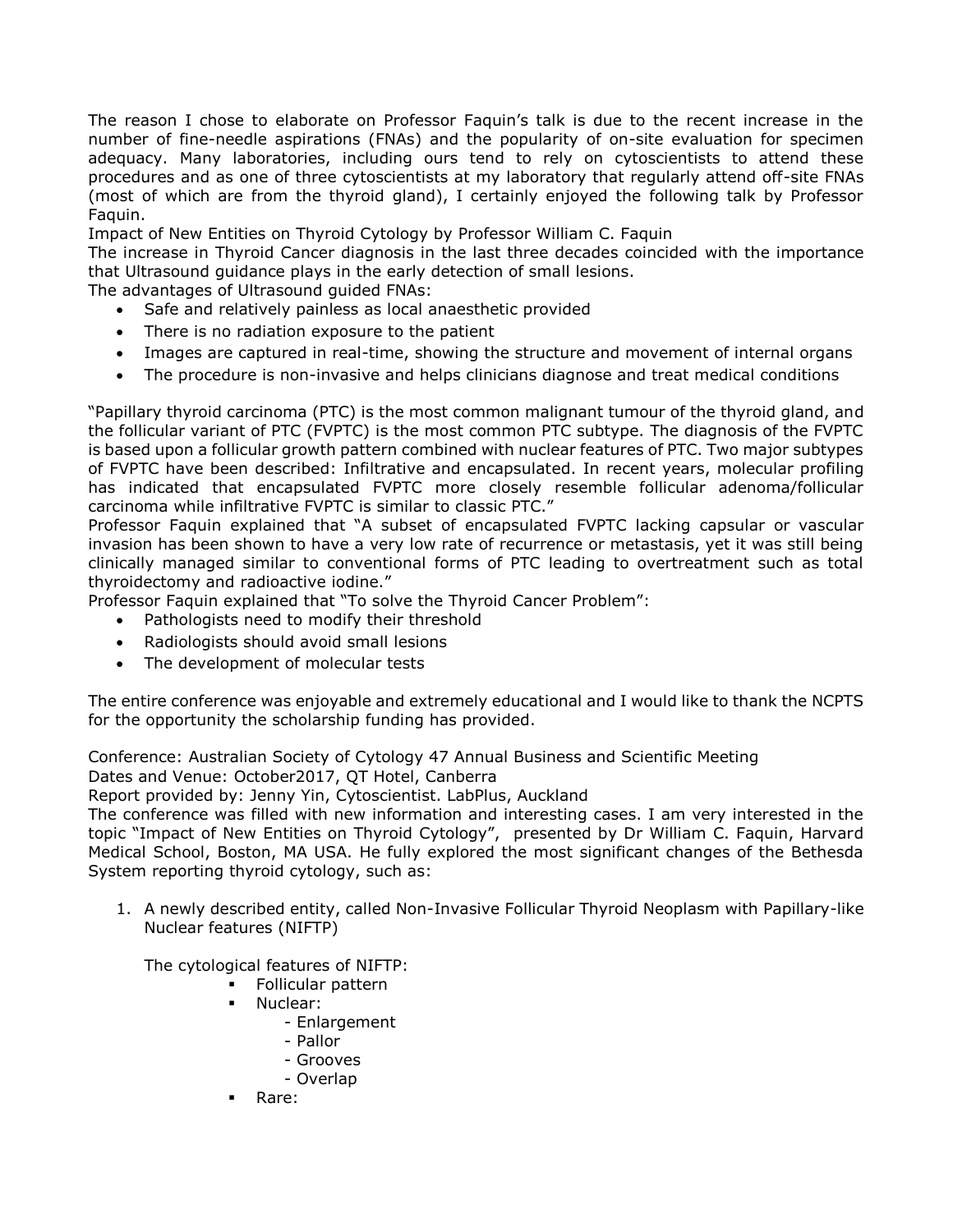- Pseudo-inclusions

Absent:

- Papillae

2. The use of molecular diagnostic techniques in thyroid FNA diagnosis.

Such as: the molecular features of NIFTP are: RAS mutations BRAF K601E mutations PPAR gamma fusions THADA fusions BRAF V600E mutations are absent. The BRAF V600E mutations negative is most important. If there is a BRAF V600E mutation, NIFTP should be excluded.

HPV screening is another hot topic that I am especially interested in.

In Australia, the Cancer Council of NSW and the Victorian Cytology Service of Australia published its first report on the COMPASS trial. This study has demonstrated that the HPV screening is more accurate and effective at detecting high-grade cervical abnormalities than ThinPrep LBC

On  $1<sup>st</sup>$  of December 2017, there will be important and significant changes to the National Cervical Screening Program in Australia. The key aspects of these changes include:

- 1. The replacement of the two yearly Pap test with a five yearly HPV cervical screening test.
- 2. Changing the screening age range to 25-74 years
- 3. The liquid based Pap test will become a diagnostic test rather than a screening test.

In the United States, LBC with either reflex HPV or HPV Co-Testing is going very well, but Primary HPV testing is very slowly being used and is certainly less than 5% of all tests offered.

The main reason for lacking interest in primary HPV screening in the U.S. is due to the fact that the HPV Co-testing does show a slight increase in sensitivity for the detection of CIN2+ lesions, but has a slightly higher negative predictive value for high grade lesions over the next 3-5 years.

I would like to thank the NCPTS for the opportunity of scholarship funding to attend the conference.

# **Reports for 2016 Courses and Conferences**

Conference: **Australian Society of Cytology 46th Annual Scientific and Business Meeting.** Date and Venue: **21st- 24th October 2016. Rydges Hotel Melbourne.** Report provided by: **Cathy Rowberry, Cytotechnologist, Medlab Central, Palmerston North.**

This year's conference had a lot to do with molecular techniques in Cytopathology.

Fernando C Schmitt (MD, PhD, FIAC) from the Laboratoire National de Sante' Luxembourg, IPATIMUP and Medical Faculty of Porto University in Portugal, gave a brilliant talk on the importance of FNA cytology for recognizing the exact makeup of individual cancer cells and the subsequent identification of specific drugs which can be used for the best outcome for the patient. FNAs are non-invasive and provide superior results in terms of DNA quality when compared with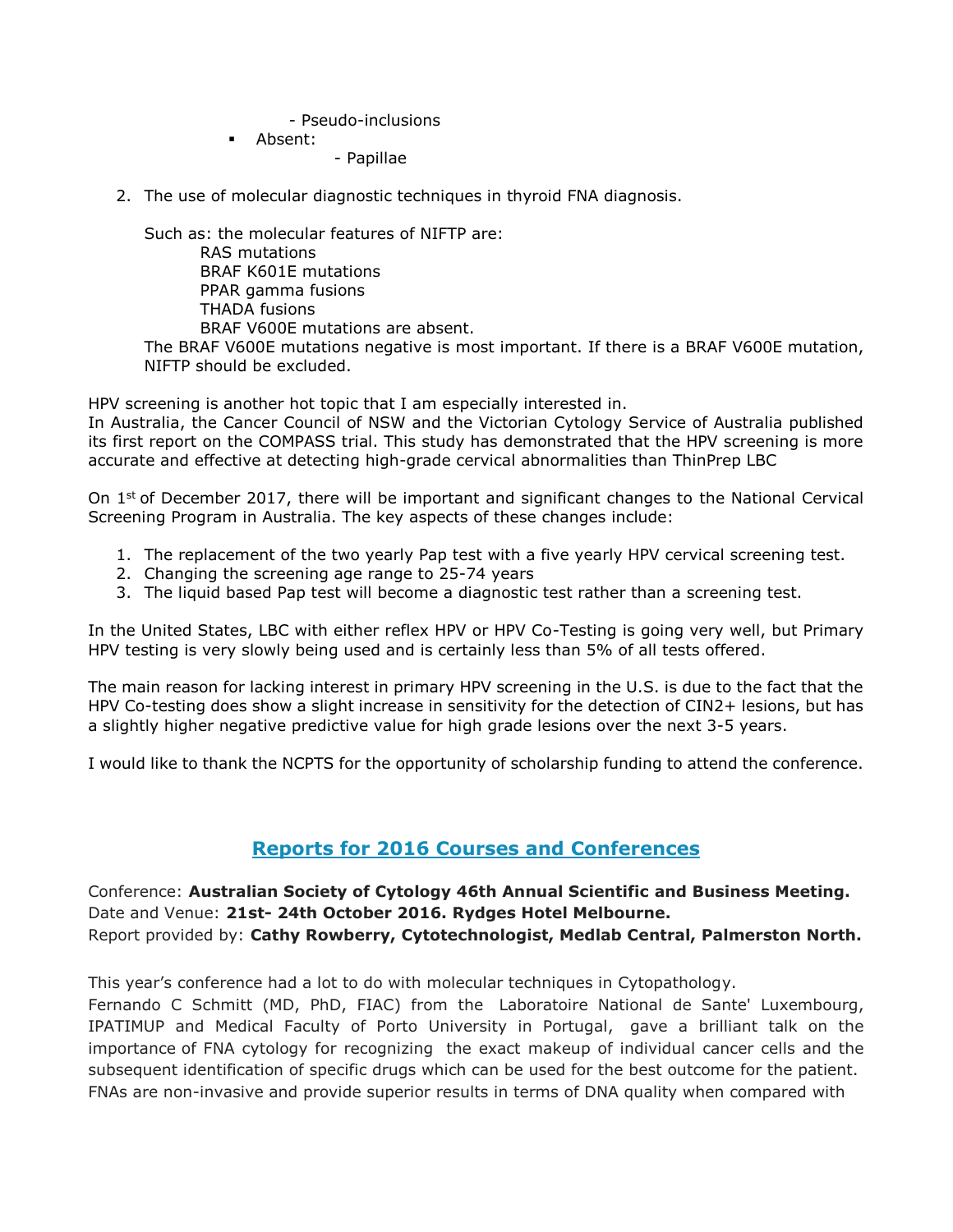formalin-fixed paraffin-embedded tissue. Collection and preservation of good quality/quantity is a priority so further molecular studies can be done.

Dr Julia Brotherton's (Victorian Cytology Service, Melbourne) talk was an update on HPV immunization. World-wide, 232 million vaccines have been given. Studies have shown high levels of antibodies sustained for 10 years after immunization and a decline of genital warts by 80-90% in the vaccinated population. Also there is evidence of herd immunity across men and women after immunizing women only.

Jennifer Ross from the Royal College of Pathologists of Australasia Quality Assurance Programme (RCPA QAP) NSW reported on the results of the "RCPA QAP" individual Quality Assurance Programme that we have all been doing in New Zealand. The report showed high participant performance with a low rate of major errors. Acceptable/ Target responses were 90+% and major errors less than 1.8%. The ASC is now looking at running a similar external quality control programme because the New Zealand programme has been so successful.

It was also wonderful to see Dr Gabriele Medley (AM) recognized for her dedication to Cytology. The conference made you realize what a long way we've come and that there's still a lot more development happening. For example there is now a microscope camera adapter for your iPhone (mobile cell phone telemicroscopy).

Thanks to the NCPTS for allowing me to attend a very interesting conference.

Conference: **Australian Society of Cytology 46th Annual Business and Scientific Meeting**  Dates and Venue**: October 2016, Rydges Hotel, Melbourne***.* Report provided by: **Sheryl Worthington, Cytoscientist. ADHB APS Auckland**.

Application of Cytological Samples in the Era of Personalized Medicine.

-Fernando C Schmitt.

-Laboratoire National de Santé, Luxembourg; IPATIMUP and Medical Faculty of Porto University, Portugal.

I found this presentation by Dr Schmitt one of the most interesting of the conference. He first talked about fresh cytology samples being used for genetic testing. He then went on to talk about also harvesting cells from previously fixed and stained slides to perform genetic testing. They found that the different fixation methods for cytological material provided well preserved DNA quality as opposed to histologically prepared formalin fixed and paraffin embedded samples. Next generation sequencing (NGS) can then be used to detect many genetic alterations in the one test. This may then show a mutation that can be targeted with a drug specific for that person.

Dr Schmitt also talked about his group performing NGS on cytological material from metastatic tumours and comparing it with the genetic profile of the primary tumour.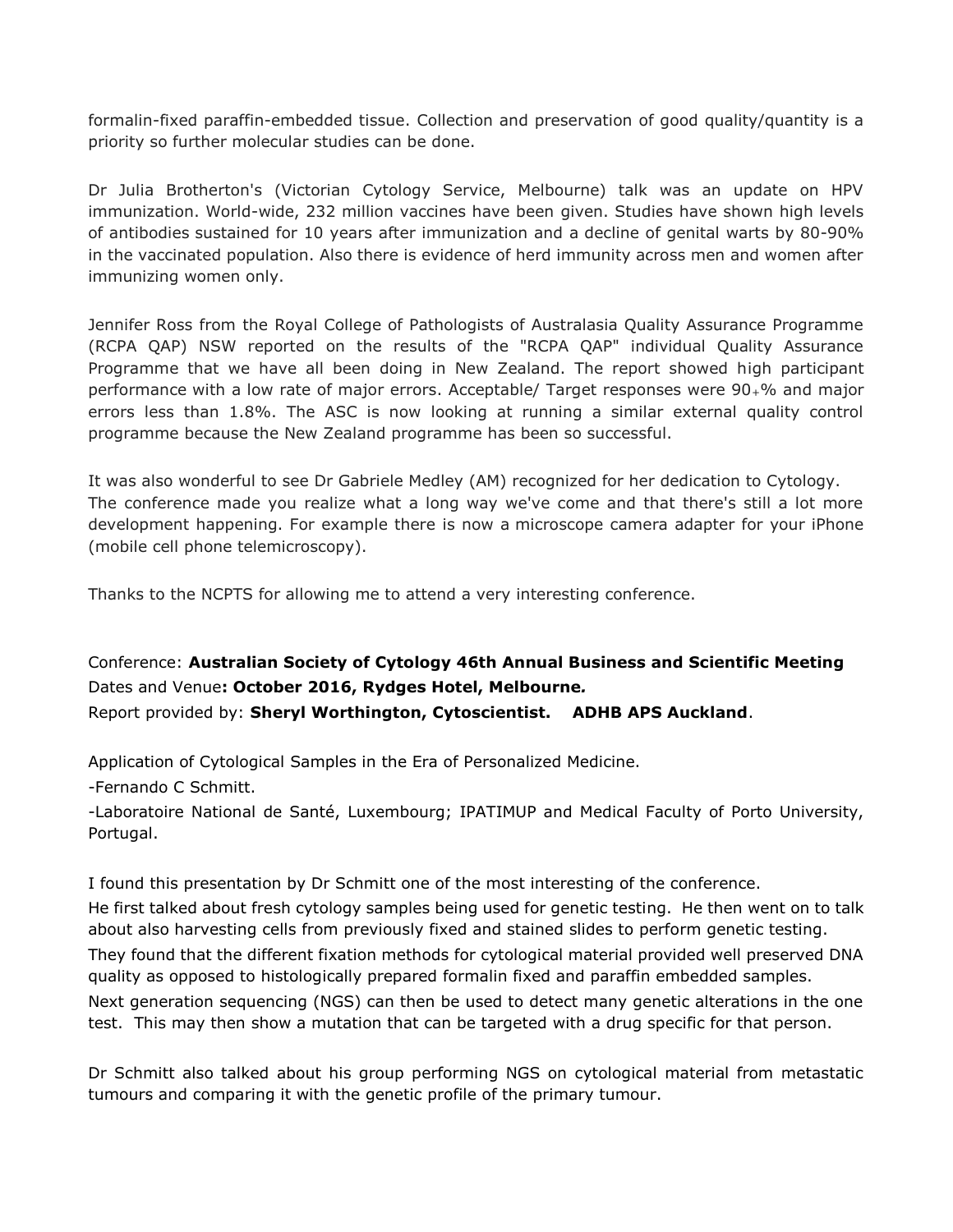He showed us how metastatic disease may have different gene mutations from the primary tumour. And that they have found it is more important to treat the current (metastatic) tumour than find the primary. Then use Fine Needle Aspiration (FNA) to monitor the tumour and its current gene mutation.

Dr Schmitt's prediction is that the role of cytology in the future will involve the minimally invasive collection of samples using FNA to provide morphological diagnosis of the collected cells together with a molecular assessment to provide information for prognosis and gene targeted therapies.

I wish to thank the NCPTS for the opportunity the scholarship funding has provided me to attend this very informative conference in the wonderful city of Melbourne.

### Conference: **Australian Society of Cytology 46th Annual Business and Scientific** MeetingDate and Venue: **October 2016, Rydges, Melbourne**. Report provided by: **Vicki Goodhand, Cytoscientist, Anatomical Pathology Services, Auckland.**

This year's ASC annual conference theme "Cytology – a new twist" was well reflected in the content of the presentations as well as the feeling of the cytology community as we embark on a journey with many twists and turns.

The cocktail party at the "Old Melbourne Gaol" provided an interesting and entertaining ice breaker to the event, complete with cytologically inspired graffiti in one cell!

Both international speakers proved interesting and inspiring on different levels. Fernando Schmitt from Luxembourg was a joy to listen to, his talk "Application of Cytological Samples in the Era of Personalized Medicine" promoted the role of cytology in next generation sequencing, with cell blocks, smears and liquid based preparations all providing suitable material for NGS. He spoke of the need for cytology to enhance molecular testing, where one mutation on a particular gene may be expressed in a number of diseases, cytology can assist in the diagnosis based on the morphology. His next presentation regarding Intra-Tumour Heterogeneity and its role in effective cancer treatment was fascinating. He spoke of how as tumours metastasize there are modifications at a genetic level - the metastatic tumour expresses different genetic mutations to the primary lesion thus requiring different targeted therapies to be effective. Several factors which may include the original targeted therapy can influence the tumour heterogeneity.

Gladwyn Leiman, originally from South Africa and now of Vermont, America shared with us her extensive knowledge and experience in Publishing in Cytology. Later in the conference she gave us her ideas on 'How to "talk" Cytology', some useful tools for describing and writing a diagnosis based on what you see. In this order - background, cellularity, cell groupings, size, shape, cytoplasm, nucleus, chromatin and finally nucleoli. She finished off with some interesting case studies.

There was not surprisingly a considerable focus on the imminent Australian Renewal, the transition to HPV testing as a primary test and their implementation of a National Cervical Screening Register.

Julia Brotherton of the Victorian Cytology Service spoke about the HPV vaccine and its success in Australia. This appealed to me on a personal level as I contemplate vaccinating my daughter in the future. Even as a scientist it is difficult to ignore all the 'horror stories' in the media – I was particularly interested to learn of the study which demonstrated there was no difference in the incidence of auto-immune disease between vaccinated and unvaccinated people. Her data also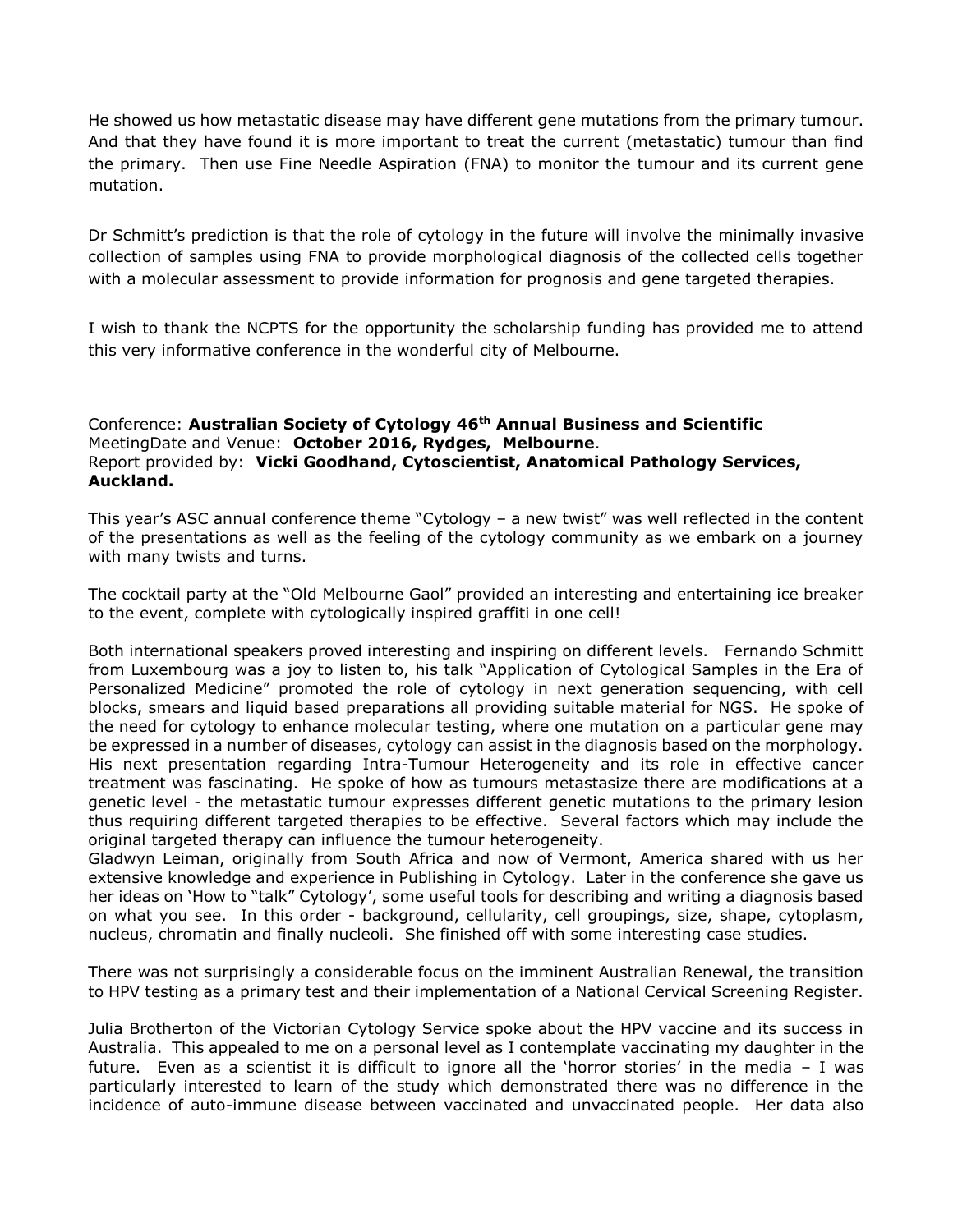detailed how boys benefit from the HPV vaccine via herd immunity and there is no real advantage of vaccinating both males and females.

I really enjoyed my first experience at an Australian Cytology Conference and would like to thank you for awarding me the scholarship money enabling me to attend this year. I have learnt a great deal and will take this with me as I continue to learn.

# Conference: **Australian Society of Cytology 46th Annual Scientific and Business Meeting**  Dates and Venue: **October 2016, Melbourne** Report provided by: **May Du, APS Cytology, ADHB**

The above conference I attended was a very intensive two and a half day conference. It covered topics of both Gynae and Non-Gynae cytology, using morphology as well as molecular biology as diagnostic tools. Cytology diagnoses have been improved by moving from a cellular level to more sensitive and specific molecular levels. The conventional Pap test for cervical screening will be replaced by HPV testing, which drew lots of interest from all conference attendants. The following is a summary of **Ian Hammond's** talk regarding the renewed Australian National Cervical Screening Program.

**"The Renewed National Cervical Screening Program and the New Guidelines: An Update"** By Ian Hammond (Chair, Steering Committee for the Renewal Implementation Project, National Cervical Screening Program, Dept. of Health Australia. Clinical Professor, School of Women's and Infants' Health, University of Western Australia)

The Australian National Cervical Screening Program (NCSP) has offered Pap smears every 2 years for women aged between 18 and 69 years since 1991. Since 1991 the incidence and mortality rates have decreased by 50%. But further decreases in disease rates have not occurred since 2003. Planning for a "renewal" of the NCSP commenced in 2011. The new recommendation is that a primary HPV test with partial genotyping for HPV 16 and 18 and reflex liquid based Cytology (LBC), should replace the current conventional Pap test for cervical screening. Under the renewed NCSP, women aged between 25 to 74 years will undertake an HPV test every 5 years. The new program will commence on  $1<sup>st</sup>$  of May, 2017.

This new program will result in up to a 30% reduction in incidence and mortality from cervical cancer, and a later age of onset and cessation of screening with fewer lifetime screening tests. A "Steering Committee for the Renewal Implementation Project (SCRIP)" is working closely with members of the Cervical Renewal Taskforce for a successful implementation. Some areas of interest include

- $\circ$  Pathology standards and performance measures for cervical screening
- o HPV test platforms
- $\circ$  Pathology Workforce Project, including online training for LBC, educational resources of diagnostic LBC for new cytologists, providing support for current cytologists through transition, keeping updates of the project available.
- $\circ$  A new cervical screening pathway that includes recommendations from the NCSP and guidelines for patient management, after screen detected abnormalities.
- o Communication with referring health practitioners.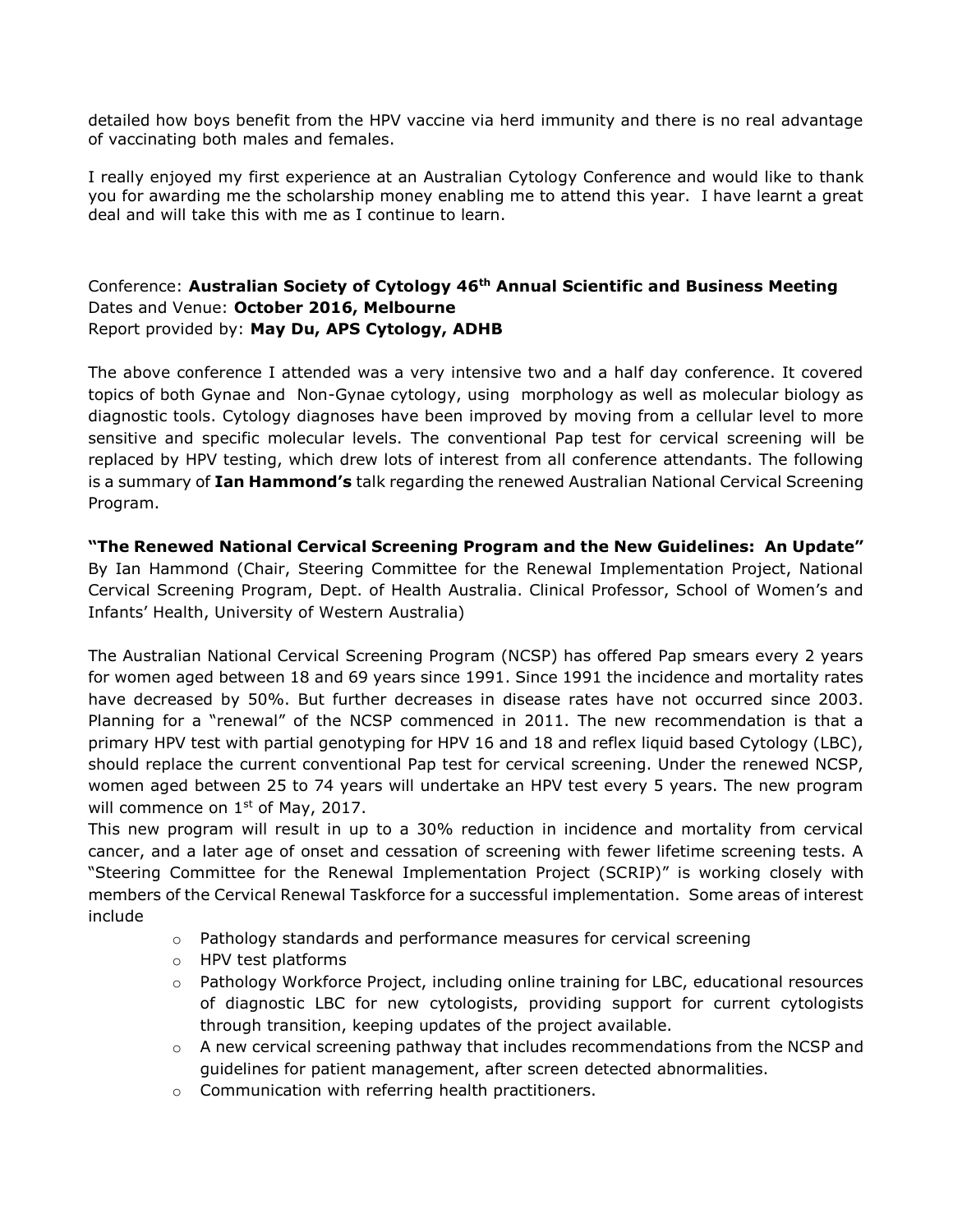I am very much appreciated and would like to thank the NCPTS for awarding me a scholarship to attend this conference.

### Conference: **Australian Society of Cytology 46th Annual Scientific and Business Meeting** Date and Venue: **Oct.2016 at Rydges Hotel, Melbourne**  Report by: **Lisa Ding Cytoscientist in APS, Auckland**

I was fortunate to be awarded a National Cervical Pathology Training Service (NCPTS) scholarship to attend the 46<sup>th</sup> Annual Scientific and Business Meeting of the Australian Society of Cytology. It was three days of intensive educational meetings that were full of informative and interesting presentations.

With the implementation of the new National Cervical Screening Programme (NCSP) confirmed for 1 May 2017 in Australia, it was no surprise that the gynaecology section of the conference was largely focused on human papillomavirus (HPV) testing for primary screening. Some of the main points mentioned were the implications of the HPV screening on the NCSP and the impacts of HPV vaccination. Professor Ian Hammond from the School of Women's and Infants' Health in the University of Western Australia gave a comprehensive presentation on The Renewed National Cervical Screening Program and the New Management Guidelines: An Update. He briefly talked about the history of the NCSP and highlighted some interesting points of the renewed programme. Since the introduction of the NCSP IN 1991, the incidence and mortality rates for cervical cancer have both decreased by approximately 50 percent in Australia. Scientific research has proved that virtually all cervical cancers arise from persisting HPV infections. Two types, HPV16 and HPV18, are attributed to 70% of all cervical cancer cases. Therefore, the objective of cervical screening is not just to identify the lesions but to identify the persisting infection, the true cancer precursor. With the national HPV vaccination programme, it is predicted that there will be a further reduction in incidence and mortality from cervical cancer. These and other factors such as the potential for greater cost effectiveness, led to the commencement of planning for 'renewal' of the NCSP in 2011. The aim of the renewal is to ensure the continuing success of the program, particularly making sure that all Australian women have access to the cervical screening program.

The renewed programme recommends HPV testing with reflex liquid based cytology (LBC) instead of the current use of conventional cytology (Pap test) for cervical screening. Women aged 25 to 74 years are eligible to undertake a HPV test every 5 years. The renewed programme will have a significant impact upon the many experienced cytologists. In light of this, Mrs. Gillian Phillips the Project officer from NCSP Pathology Workforce presented an interesting talk on the Future for Cytologists.

A large section of the non-gynaecology presentation was on Endobronchial ultrasound guided transbronchial needle aspiration (EBUS-TBNA for short). EBUS-TBNA is a special technique used to take samples of body tissue from inside the chest. It is a procedure with a bronchoscope fitted with an ultrasound probe and uses a 22G needle for sampling. Introduced in 2004, it is mainly used for lymph-node staging, the diagnosis of lung or mediastinal cancer, the diagnosis of unexplained mediastinal and hilar lymphadenopathy as well as other mediastinal lesions. This technique is a minimally invasive procedure that can be used to simultaneously diagnose, stage, and obtain cellular material for ancillary studies. However some potential pitfalls in EBUS-TBNA may pose challenges in some cases, especially at the time of rapid on-site evaluation (ROSE). Dr Alpha Tsui from the Royal Melbourne Hospital gave an impressive talk on Difficult Problems and Pitfalls in EBUS-TBNA Cytology. The common problems include reactive changes verses malignancy, subtyping carcinoma, neuroendocrine tumours and poorly differentiated malignancy. Dr.Tsui talked in detail about each problem and the causes of false positive results and false negative results. The importance of patient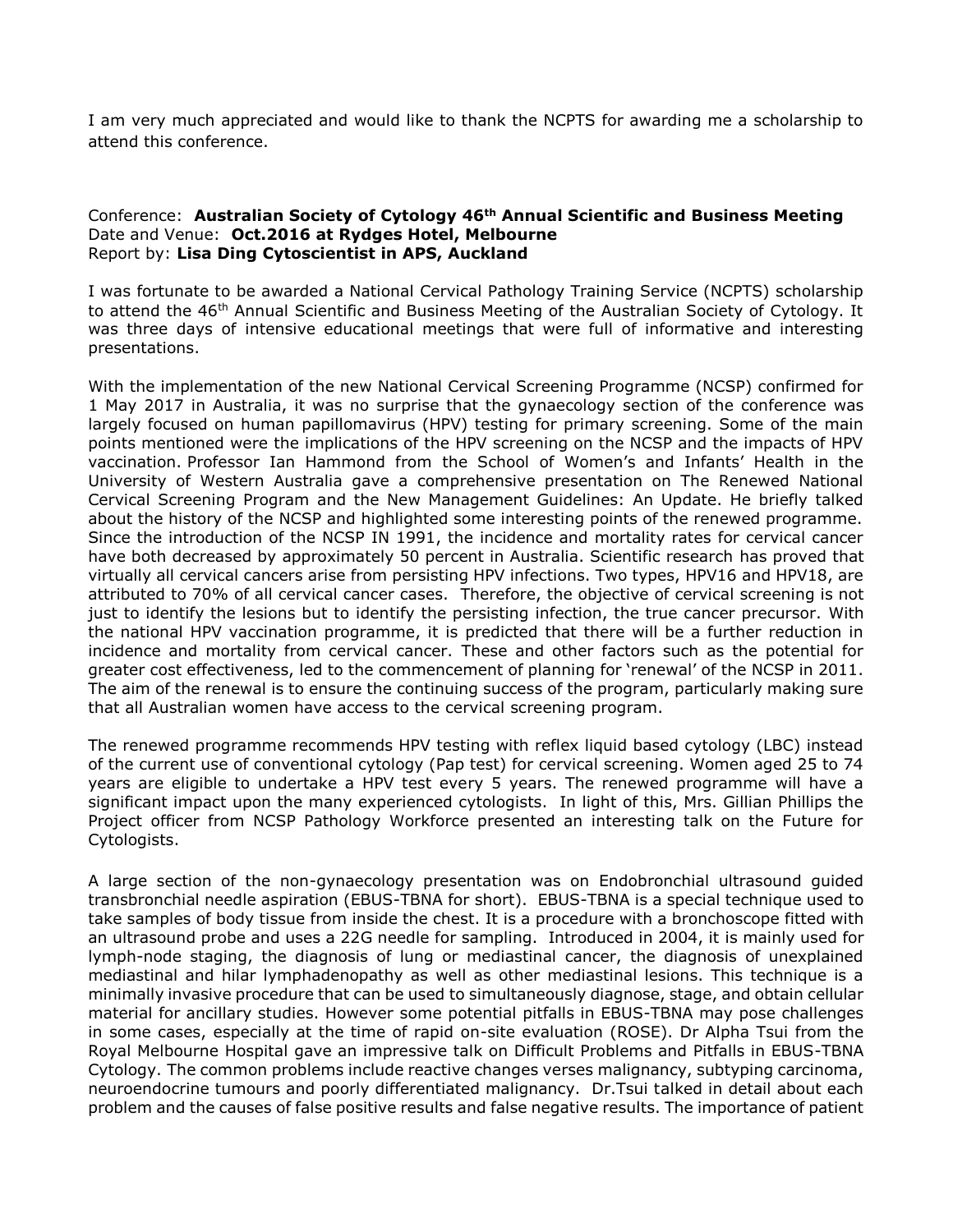clinical history, well preserved samples and immunostaining was also emphasized in order to avoid the pitfalls.

I wish to thank the NCPTS for awarding me the scholarship and providing me the opportunity to attend this informative conference that I thoroughly enjoyed.

Conference: Australian Society of Cytology 46th Annual Scientific and Business Meeting.

Date and Venue: 21st- 24th October 2016. Rydges Hotel Melbourne.

Report provided by: Nirup Kumar Cytoscientist, APS Community Laboratory, Auckland

I was very fortunate to be awarded this scholarship to attend the ASC annual scientific and business meeting in Melbourne, Australia. "A New Twist" was the theme which was highlighted throughout the meeting by most of the speakers where the application of molecular techniques in pathology has changed the practice of cytology.

I would like to start off with the cocktail party which was very interesting. It was held at an ex prison which has a lot of history attached to it. We were escorted by the police officers (in full uniform) to the venue. They were very entertaining and gave us a presentation of some of the previous prisoners and how they were looked after. It was a good and entertaining cocktail party. The actual meeting was also very educational, which highlighted a lot of challenges and

involvements that have recently taken place in the cytology morphology field. It was an intense 3 day meeting involving a lot of different topics, most of which I found interesting and valuable. The international speakers were not just friendly but superb in their presentations, especially Dr Fernando Schmitt, Dr Liron Pantonowitz and Dr Gladwyn Leiman.

There were numerous valuable educational presentations ranging from:

- EBUS The scientist's role in EBUS procedure; difficult problems and pitfalls in EBUS; Lung oncology in respect to EBUS.
- New Guidelines of the National Cervical Screening Programme.
- HPV Vaccine and compass trial update.
- Telecytology --- Advances and Challenges.
- And many more.

EBUS (Endobronchial Ultrasound Bronchoscopy) was the topic that caught my attention the most. This is a minimally invasive but highly effective procedure used to diagnose lung cancer, infections and other diseases causing enlarged lymph nodes in the chest.

"SIGH OUT WITH THE PROFESSOR" was also very interesting where 15 unique cases were presented. The outcome of every case generated interesting discussion. Immunohistochemistry was found to be an essential tool for making a correct diagnosis.

Overall all the papers were well presented and topics well covered.

I would like to convey my sincere thanks to the NCPTS for kindly sponsoring me and giving me the opportunity to attend this conference. It was a huge learning curve and I hope to apply these advancements in the ever changing field in cytology in my daily practice.

# **Reports for 2015 Courses and Conferences**

Conference: **Australian Society of Cytology 42nd Annual Business and Scientific Meeting.** Dates &Venue: **16-19th October 2015. Brisbane Convention Centre, Queensland, Australia.** Report provided by: **Lorna Whyte. Cytoscientist. Anatomical Pathology Services, Auckland.**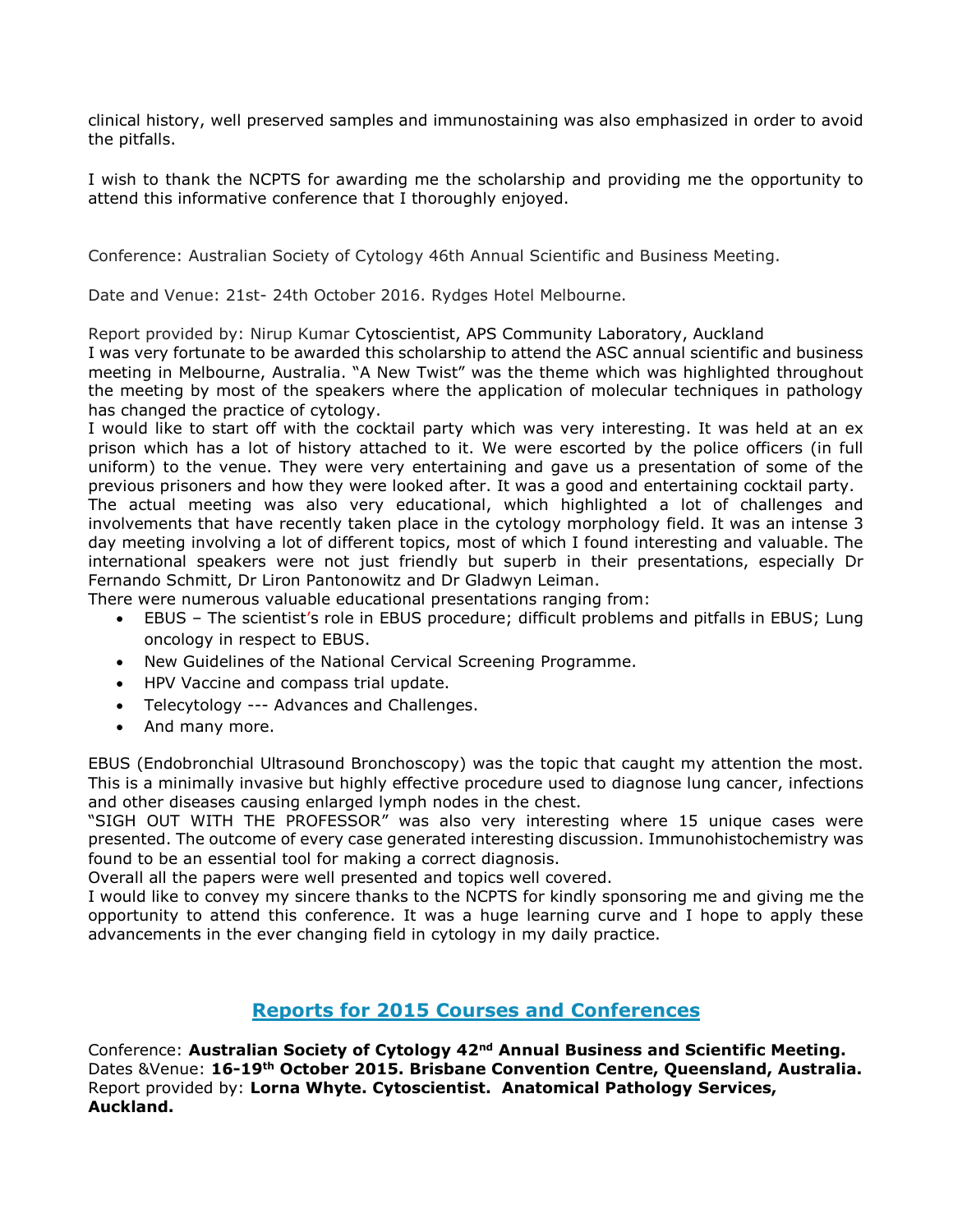The title of the conference was" Art vs Science" and all International and invited speakers were encouraged to include art of some form into their presentation. Many were very good at setting the theme by providing images of their laboratories and cities for us to visualise. Scientist entered a number of extremely interesting "art works" using petrie dishes, cells from soft tissue and blood cells. Ms Mahoney Archer, a local artist, was invited in particular to present a display of cytological images and miscellaneous objects in art format that were extremely interesting and challenging to the eye at first sight.

I found the presentation from Annabelle Farnsworth from Douglas Hanly Moir Pathology, Sydney, the most interesting and the closest to my understanding of the meaning of Cytology as an art form. She entitled it Art to Science.

As Richard DeMay explains: "The art of Cytology consists in refining our visual diagnostic criteria much as the connoisseur refines his or her taste in fine art, eg. elements of contour, proportion and light. The science of cytopathology consists in building simple, reproducible diagnostic criteria." Annabelle went back in time to the days of George Papanicolaou and the development of the descriptive art-like approach which was universally adopted as a great scientific breakthrough in early diagnosis of cervical cancers. In fact no other test has been as successful as the Pap smear in eradicating cancer.

Scientists and pathologists were educated to take a more scientific approach to reporting of conventional gynaecological cytology and the emerging of population screening and the importance of quality assurance was developed. The Australian Gynaecological Cytology Society is a direct result of the science behind the screening program.

Annabelle explained cervical cytology can be seen as the victim of its own success. The development of HPV testing and the HPV vaccine are a result of its scientific developments. The increasing use of biomarkers for the detection of abnormal cells in cervical cytology and cervical cancer screening are not "arts" but sciences.

Cervical screening is set to change and it is expected that gynaecological cytology will decrease in volume over the next few years. The scientific knowledge which has been so important in areas of quality control, population screening or interpretation of cellular appearances will still remain crucial to the success of the new program.

Thank you very much to the New Zealand NCPTS for allowing me the opportunity to attend the conference. It was both sad and enlightening to hear of the new developments in Australia involving the introduction of HPV testing and the resulting effects it will have on many laboratories within the wider country who perform gynae cytology only, for the National Cytology Screening program. Art vs Science or Art to Science, whichever we believe, will always hold a special place in my heart as an integral part of Cytology.

### Conference**: Australian Society of Cytology 45th Annual Scientific and Business Meeting. Art vs Science**

Dates and Venue: **16-19 October 2015, Brisbane Convention Centre** Report provided by: **Krish Pillay, Cytoscientist, APS Community Laboratory- Auckland**

I was fortunate to be awarded a scholarship to attend the ASC 45<sup>th</sup> Annual Scientific and Business Meeting. The theme that permeated throughout this conference was 'Art versus Science'. By the final day, it was clearly evident that Cytology is indeed a combination of art and science, not Art vs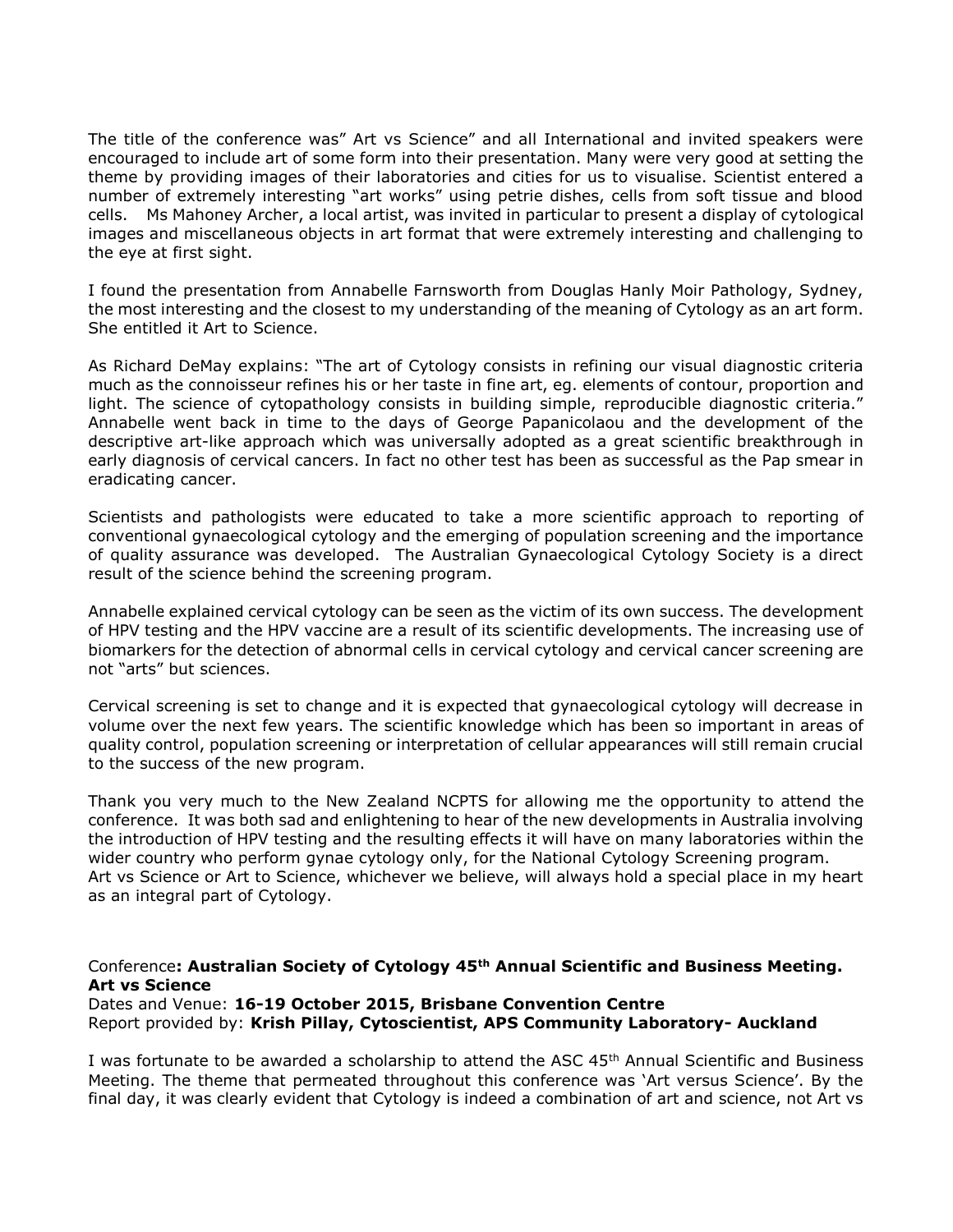Science! It was an intensive 3 days of presentations and participation, marginally overshadowed by the potential loss of cytology jobs due to the impending implementation of primary HrHPV testing. This report focuses on one particular talk relating to HPV infection and cancer.

### **Preventing HPV infection and related Cancers.**

Professor Ian Frazer, School of Medicine, University of Queensland.

Cancer is not merely lump in the body, it is a disease that migrates, evolves, invades organs, destroys tissues and resists drugs. Subsequent research post 1980 (Harald Zur Hausen), has demonstrated that practically all cervical squamous and adenocarcinomas arise from persisting infection with one of the 14 high risk HPV types, with about 70% attributable to HPV16 and HPV18. 50% of tonsillar epithelial cancers and 30% of anogenital cancers are associated with persisting HPV infection.

David Hume (1711-1776) and Sir William Oster (1849-1919) believed that cancer is a disease of aging and healthy aging provides a good quality of life. What does this depend on and why do we develop cancer? 10% is genetic and the rest is environmental (what we eat, drink and how we behave).So how do we prevent cancer? Stop smoking, control obesity, drink less alcohol and limit sun exposure. Prevent infections from: HPV, HBV, EBV, HepC, HIV, HTLV, Polyoma virus and Helicobacter Pylori. Some of the treatment modalities include amongst others: Surgery, radiotherapy, chemotherapy and immunotherapy (current and topical). Preventing HPV infections

- High risk HPV infections are transmitted sexually and the high risk subtypes identified are 16, 18, 31, 33, 35, 39, 45, 51, 52, 56, 58, 59, 66, 68
- Extremely common with more than 50% of young women and men acquiring infection within 3 years of sexual activity
- Most infections resolve without apparent disease over 5 years
- Major problems are the persistent HPV infections, especially 16 and 18, which lead to cancer. These can be detected either through cervical cytology or by testing for HPV DNA, the latter to determine specific subtypes.

HPV vaccines to protect against all HPV types commonly associated with cervical cancer

- $\checkmark$  Are based on virus-like particles produced in-vitro by expressing the major viral capsid protein L1 in yeast or insect cells.
- $\checkmark$  Vaccines are conventional, adjuvant vaccines which induce HPV type specific immunity.
- $\checkmark$  Two currently available vaccines induce immunity to HPV 16 and HPV 18 (squamous carcinoma and adenocarcinoma) and one to HPV 6 and HPV 11 as well (genital warts).
- $\checkmark$  Bivalent and quadrivalent vaccines have been extensively deployed in the developed world: school-based programs aimed at 12-15 year olds: 3 doses over 6 months. Research is currently underway to determine if 2 doses will be sufficient to confer immunity.
- $\checkmark$  Vaccines and vaccination will not eradicate current HPV infections.
- $\checkmark$  In Australia, there has been a substantial reduction in HPV-associated genital warts in men and women under 30 years of age since the introduction of a universal immunisation program for girls aged 12 and over, and a decrease in CIN 2-3 lesions associated with HPV infections.
- $\checkmark$  Limited vaccination data is available in NZ.
- $\checkmark$  A new 9-valent vaccine is currently being made available and will protect against most HPV types commonly associated with cervical cancer: HPV types 16,18,31,33,45,52,56 and 6,11.

The urgent need in cervical cancer control is for the deployment of the available prophylactic vaccines in the developing world, where most of the 270,000 annual deaths from cervical cancer occur. This plan is being assisted by the differential vaccine pricing, and by support from the Global Alliance for Vaccine Initiative.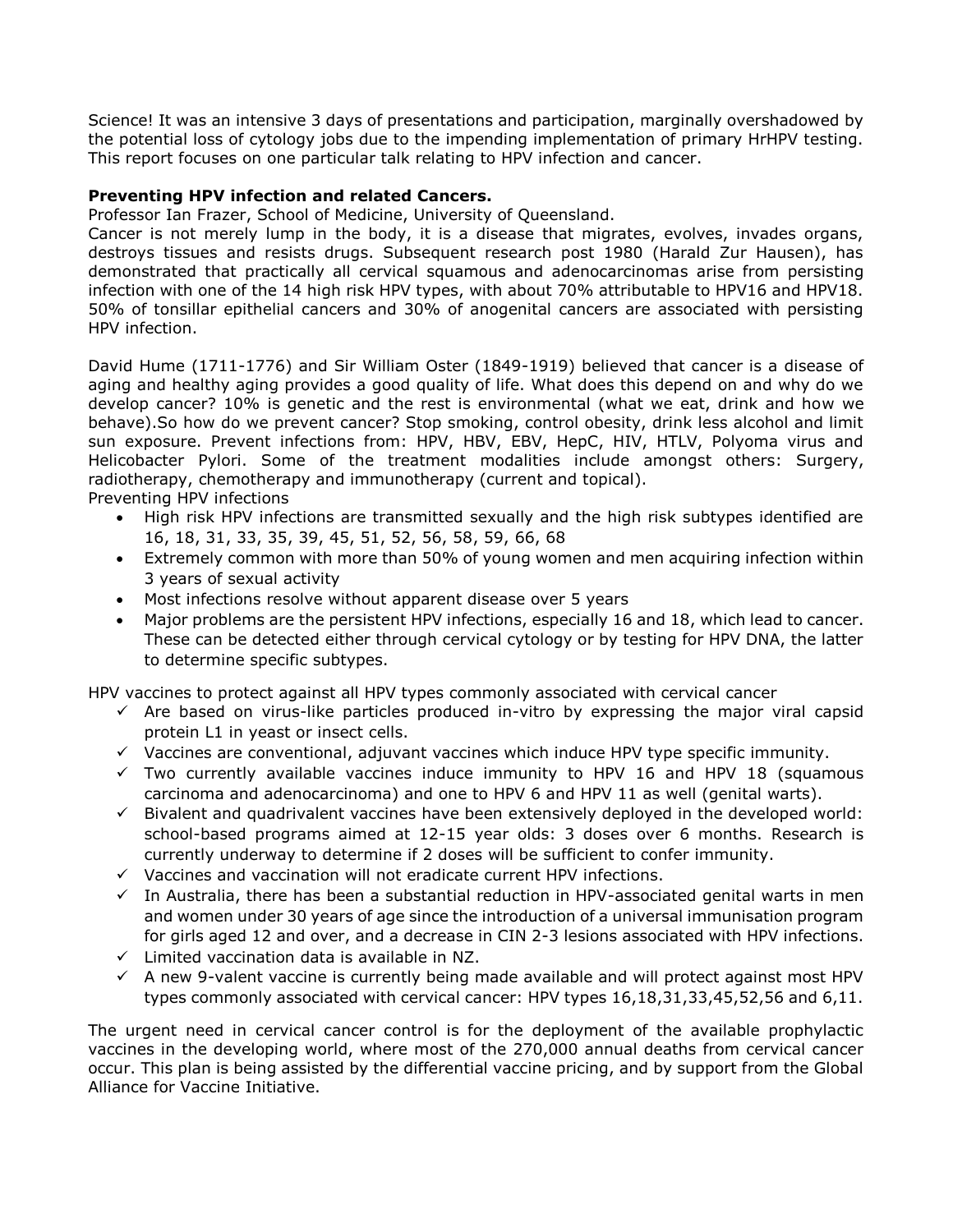I would sincerely like to thank the NCPTS for kindly providing me with the funds to attend this conference. It was a huge learning curve and I hope to contribute to the advancement in the ever changing field of Cytology.

# Conference: **Institute of Biomedical Sciences (IBMS) Scientific Congress -** Dates and Venue: **September 2015, Birmingham International Conference Centre** Report provided by: **Jan Tew, Section Leader, Histology. LabPlus, ADHB.**

The IBMS congress attracts international speakers and attendees and runs on a bi-annual basis. The IBMS and New Zealand Institute of Medical Laboratory Scientists (NZIMLS) are working together to allow NZ scientists access to the IBMS vocational qualifications, which are the focus of this report.

There were some amazing histology technology advances on display in the trade hall, these in combination with the changes to the National Health Service Cervical Screening Program (NHSCSP) have led many scientists to consider role extension and additional vocational training and qualifications. This meant the focus of the conference, for the Cellular Pathology and Cytology programs, was on training and education.

There are several options for training and education for UK scientists, with role extension into areas more usually held by pathologists. These are being rigorously reviewed by IBMS and the UK Royal College of Pathologists (RCPath) and are therefore endorsed by both. These roles include Advanced Practitioner Status in Histology Dissection and Cytology Reporting, which are well reported.

There is a new qualification in Histology reporting that has reached its final examination year and was covered during several presentations. The exam results were not available at the time of the conference (exams had been held the previous week) but it is interesting to note that there was a higher uptake of candidates from a cytology background than a histology background. There is close monitoring of this qualification by IBMS, RCPath and the Department of Health.

Each candidate chooses an area of expertise. Currently the options are gastrointestinal or gynaecological histology reporting. It should be noted that this is a 3 year course with exams in years 1 and 3. This is shorter than medical training program of 5 years but focuses on a single speciality. There are stringent selection criteria and complex annual assessments to ensure this qualification is relevant and acceptable to employers. During the first intake in 2012 there were 29 candidates accepted, by the end of the first year 19 sat the Y1 exam, by 2015 only 5 sat the Y3 exam. It will be interesting to see the pass rate and whether these new roles will be accepted in all laboratories.

It will also be interesting to see how these roles might be applied in the New Zealand setting. The UK has struggled to recruit sufficient pathologists for the workload and this has led to a lot of support from pathologists for scientist role extension. In New Zealand, however there is much better recruitment of pathologists and therefore less need to extend scientists to back fill vacant positions. However, with increasing technological advancements in histology, scientists will want to extend into other areas.

The newly recruited International Development Consultant arranged for several international attendees from Europe, Australia, Africa and several Arab States to meet to discuss issues affecting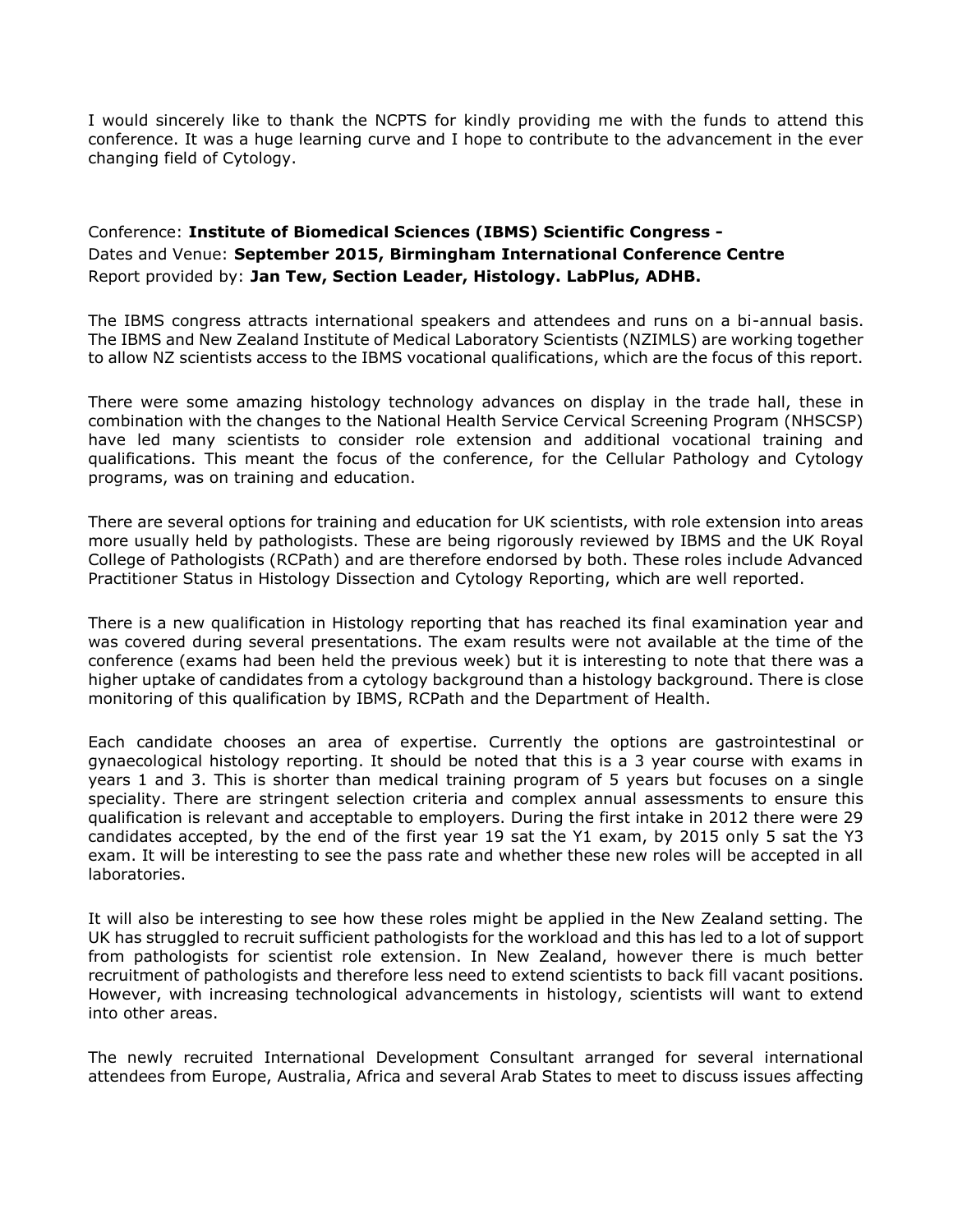non-UK scientists. It was interesting to note we all face very similar issues around accreditation for laboratories and personal and professional development for scientists.

I intend to cover the content of these talks in more detail at the Histology Special Interest Group in Christchurch (November 2015) if there is further interest.

Many thanks to the NCPTS for the opportunity to attend this valuable conference.

### Conference: **Australian Society of Cytology 45th Annual Business and Scientific Meeting** Date and Venue: **October 2015, Brisbane Convention Centre** Report provided by: **Amy Wakelin, Cytoscientist, Anatomical Pathology Services, Auckland.**

The theme of this year's Australian Society of Cytology Annual conference was "Art versus Science". Appropriately the cocktail evening and conference dinner were held at Brisbane's Gallery of Modern Art (GOMA). Most of the speakers at the conference alluded to the relationship between art and science in their talks with the inclusion of some rather unlikely but magnificent artworks. The conference had a strong focus on urine cytology, HPV testing and the future of gynaecological cytology in light of Australia's impending move to HPV as their primary screening tool.

The Keynote lecture was from Professor Ian Frazer, School of Medicine, The University of Queensland. He gave a very eloquent talk on "Preventing HPV Infection and Related Cancers". He delved into the history of the discovery of HPV as a causative agent in cervical cancer, the development of the HPV vaccine and HPV's role in head and neck squamous cell cancers. Finally he talked of his hopes that one day the virus may be all but eradicated from the human population. A large section of the conference was on urine cytology. Most of the lectures were presented by Dr Rana Hoda, Papanicolaou Cytology Lab, Weill Cornell, New York. She introduced the Paris System (TPS) for reporting urinary cytology and gave a very comprehensive talk on each of its six

- categories: • Negative for HGUC
	- Atypical Urothelial Cells
	- Suspicious for HGUC
	- High Grade Urothelial Carcinoma
	- Low Grade Urothelial Neoplasia
	- Other malignancies primary/secondary

The morphology of each category was discussed and examples of each category were shown, both straight forward and challenging.

Dr John Yaxley, Wesley Urology Clinic, Brisbane, Queensland, gave a talk on clinical management of urothelial malignancies.

The lectures the following day were mainly centred on HPV testing. Included was a very interesting talk by Dr Michelle Nottage on the clinical importance of HPV testing in head and neck cancer. HPV has only been widely supported as a causative agent in head and neck cancers since 2007. It causes a type of head and neck cancer that is clinically very distinct from its non-HPV related counterpart. This detection of HPV in head and neck cancers is important as there is a marked difference in prognosis for the patient.